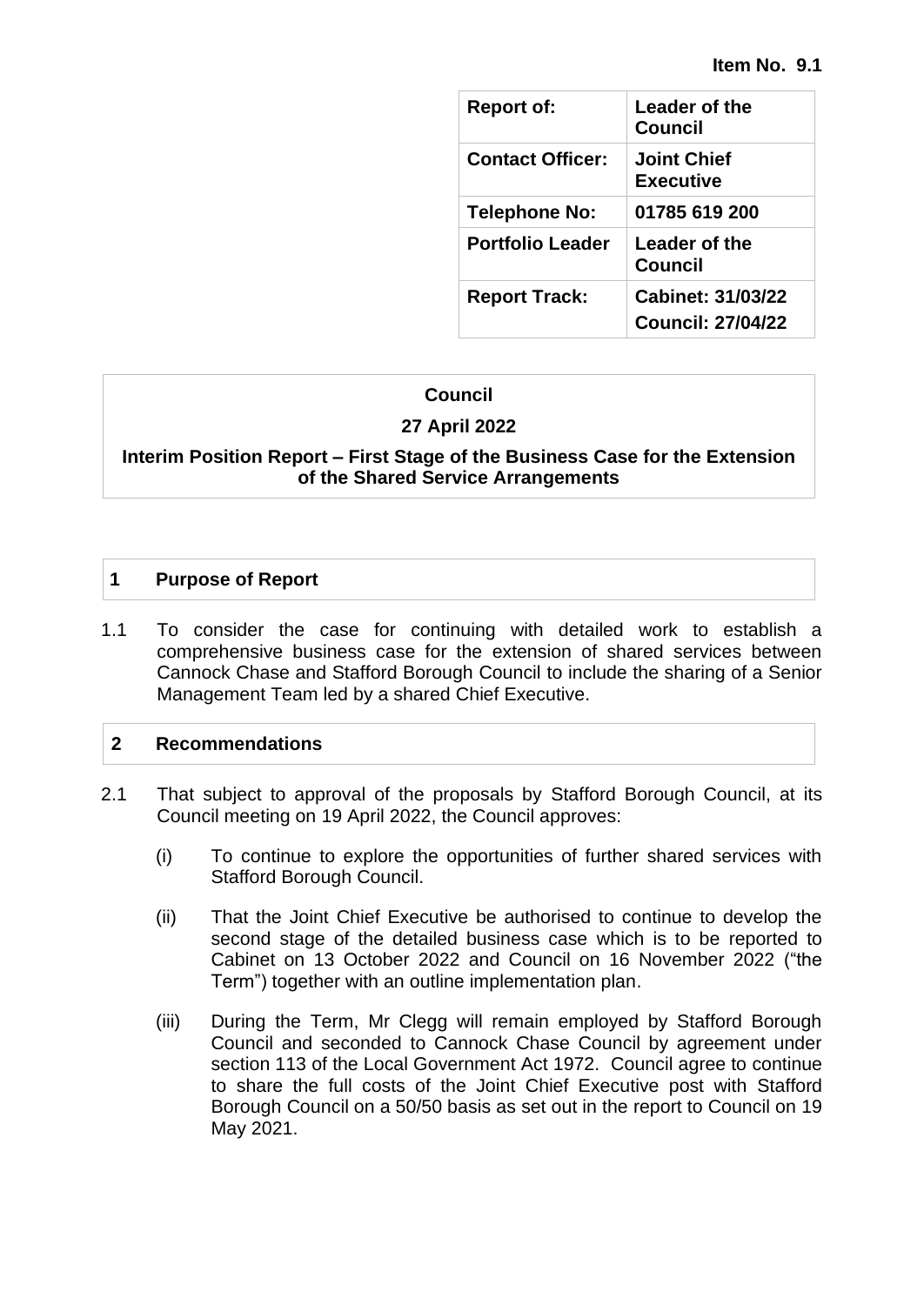- (iv) That in order to continue to provide adequate cover arrangements and to provide a mechanism in relation to conflicts of interests, that the Joint Deputy Chief Executive arrangements remain in place during the Term to support the completion of the detailed business case in line with the report to Council on 19 May 2021.
- (v) That the non-decision-making Shared Services Board continue to consider any matters that arise in the interim. The Board will report to both Councils' Cabinets with the final proposal being put to each Council meeting for final determination.
- (vi) That the Head of Law and Administration together with the interim Deputy Chief Executive (Joint Shared Head of Human Resources), in consultation with the Leader of each Council are authorised to finalise the necessary legal and HR arrangements in relation to the above recommendations.
- (vii) Increase the budget provision for independent advice and support to the development of the second stage of the business case to £60,000. The full cost to be shared 50:50 by each Council.
- (viii) Inviting the Local Government Association to:
	- Engage with Members early in the development of the second stage of the business case to seek their views on the wider sharing of services:
	- Hold one to one sessions with all Heads of Service to obtain feedback on existing shared services and their considerations and thoughts on the proposals.
	- Review the second stage of the completed business case, prior to its submission to both Councils for consideration, to ensure that it provides sufficient and balanced information for Members to make a final decision on.

#### **3 Key Issues and Reasons for Recommendation**

#### **Key Issues**

- 3.1 At its meeting on 19<sup>h</sup> May 2021, Council agreed to the secondment of the Stafford Borough Council's Chief Executive, Tim Clegg, to provide services as Joint Chief Executive and Head of Paid Service from 1 June 2021, for a period of 14 months. It was proposed that an interim report be prepared after 8 months in relation to the potential for a wider shared service between Cannock Chase District and Stafford Borough Councils.
- 3.2 It was also agreed that if after eight months either party felt that the arrangements were not working, the Joint Chief Executive would support Cannock Chase Council to consider and implement alternative arrangements.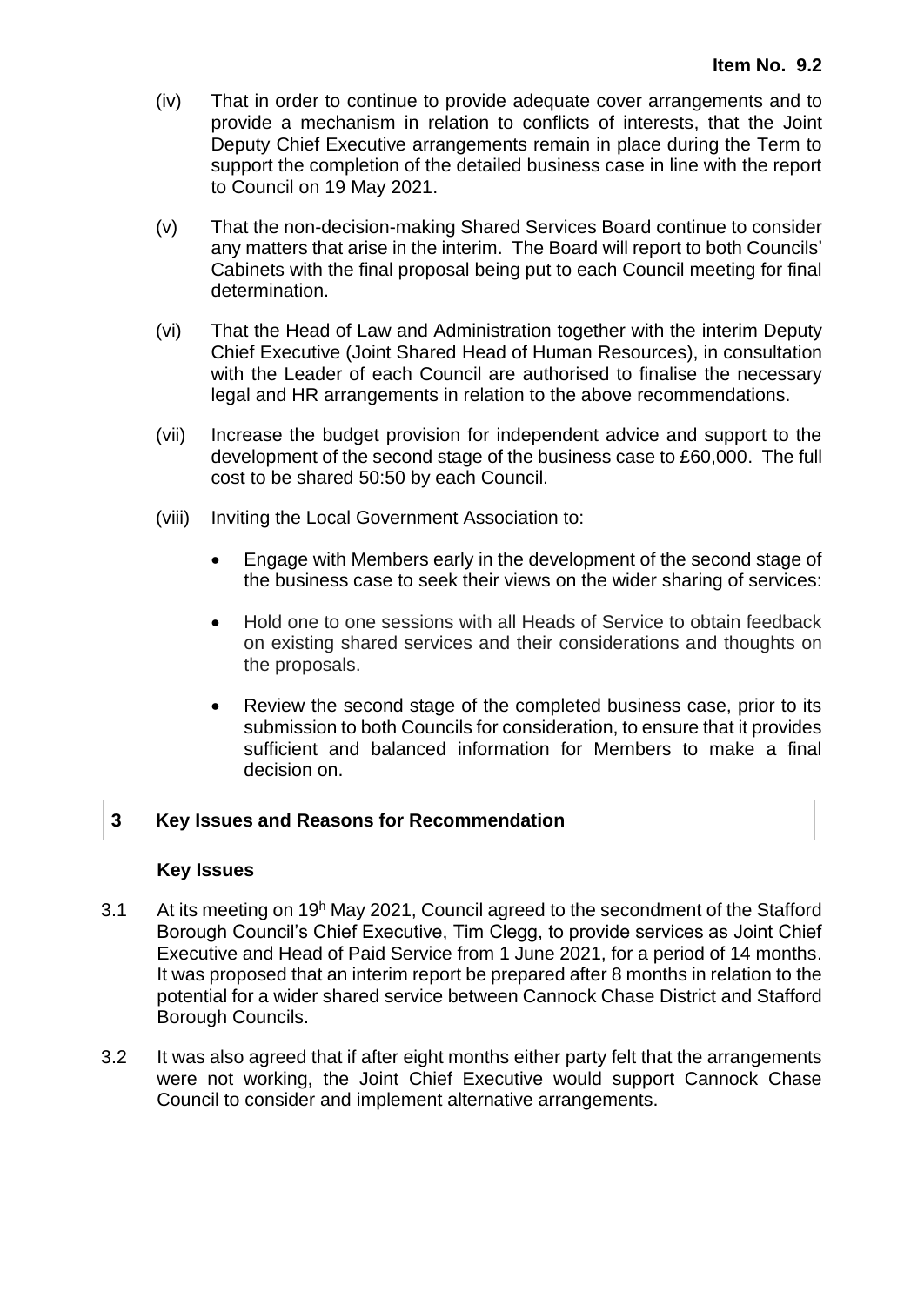- 3.3 The sharing of a Chief Executive, supported by a Deputy Chief Executive at each Council has proved to be effective as a concept. However, it is not sustainable in the longer term in the current form due to the flat structure of both organisations and the large number of direct reports that the Chief Executive is responsible for managing. In order to provide the resilience required and to increase the strategic capacity of both organisations, it would be essential to restructure and bring both Leadership Teams together into one senior team that would support both organisations. This will be considered further as part of the second stage of the business case.
- 3.4 The vision for a wider sharing of services is:
	- each Council should retain its distinct and local identity, including decision making powers, service priorities, direction, and accountability.
	- to deliver improved outcomes for local people at the same or reduced cost than could be achieved if services continued to operate separately.
	- "One Team supporting two Councils"
	- Transformation of services and processes through process re-engineering, smarter working, and the use of improved technology,

This is set out in more detail in Appendix 1

- 3.5 To deliver the vision, the Joint Chief Executive, with the support of senior officers, would work to combine the talent, knowledge, and experience of each authority's officers to build capacity and deploy resources to transform service quality and delivery to the residents of each Council in line with each Council's priorities (business objectives). In doing so it is envisaged that this will bring opportunities to influence a wider audience both regionally and nationally and ultimately working more closely with key local partners to deliver for our communities.
- 3.6 Subject to an agreement by both Councils to continue to explore the wider sharing of services, the second stage of a comprehensive Business Case for sharing services will be developed and this will include the following key information:
	- (i) Scope of the joint or individual Ambition, Efficiencies, Effectiveness, and breadth of Opportunities.
	- (ii) Models of sharing and preferred option(s) including financing.
	- (iii) Key Advantages and Opportunities.
	- (iv) Resilience and Capacity Considerations.
	- (v) Financial Context/Imperative, sharing of potential savings/costs, economies of scale.
	- (vi) Long-term vision, wider sharing opportunities and benefits, including best practice from each authority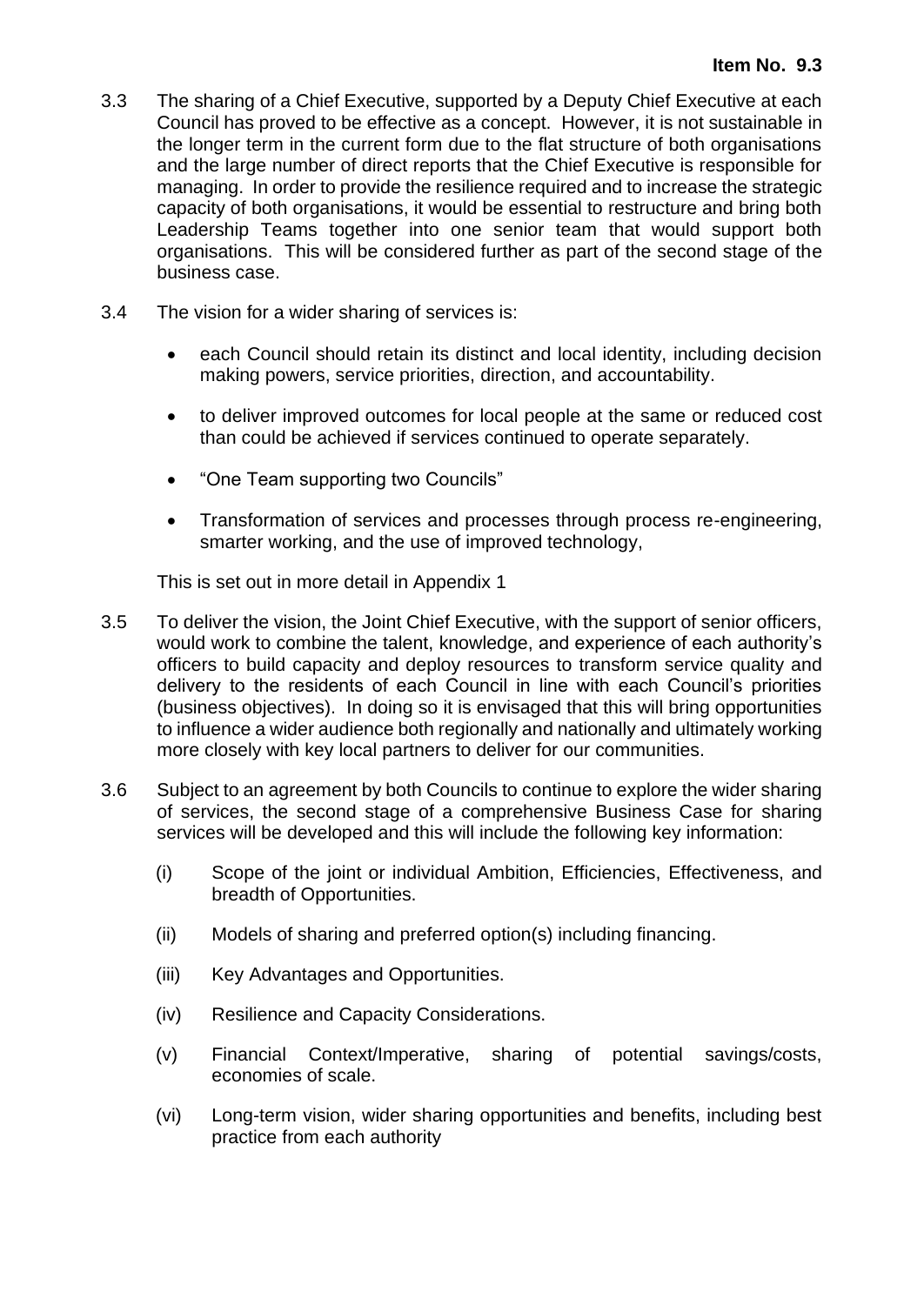- (vii) Risks and Risk Management.
- (viii) HR, Legal and other employee relations matters.
- (ix) Staff and Trade Union Engagement.
- 3.7 Proposals to support the second stage of the business case and the development of a wider sharing arrangements will also be prepared which will set out:
	- (i) Implementation Timetable key milestones and dependencies.
	- (ii) Joint Governance arrangements for key decisions, performance management and monitoring.
	- (iii) Joint Appointments process to senior appointments.
	- (iv) Senior Staffing Structure recommendations.
- 3.8 The second stage of the business case would consider two options:
	- (i) A shared Chief Executive, Leadership Team, and services; and
	- (ii) Sharing some additional services but not a Chief Executive/Leadership Team.
- 3.9 The second stage of the business case and an implementation plan would be presented to Cabinet on 13 October 2022 and Council on 16 November 2022.
- 3.10 It is proposed to increase the budget for buying in specialist expertise to develop the next stage of the business case from £40,000 to £60,000. This additional sum is to allow for additional support given the capacity issues that have been experienced in this first stage.
- 3.11 In view of the strategic importance of the business case for wider sharing to both Councils, it is proposed to invite the LGA to engage with Members to seek their views on the wider sharing of services and to review the completed business case, prior to its submission to both Councils for consideration.
- 3.12 There remains at this stage an option for each Council to agree to do nothing and end further consideration of the wider sharing opportunity. It is considered that this could deprive each Council the opportunity, with mounting budgetary pressures, to deliver on their ambitions for their communities, through the prospect of achieving:
	- economies of scale;
	- pooling skills, talent, and experience of a combined workforce;
	- development and implementation of innovative methods of service delivery across both local authority areas;
	- to trade and charge creatively to raise revenue without imposing unacceptable costs on local people; and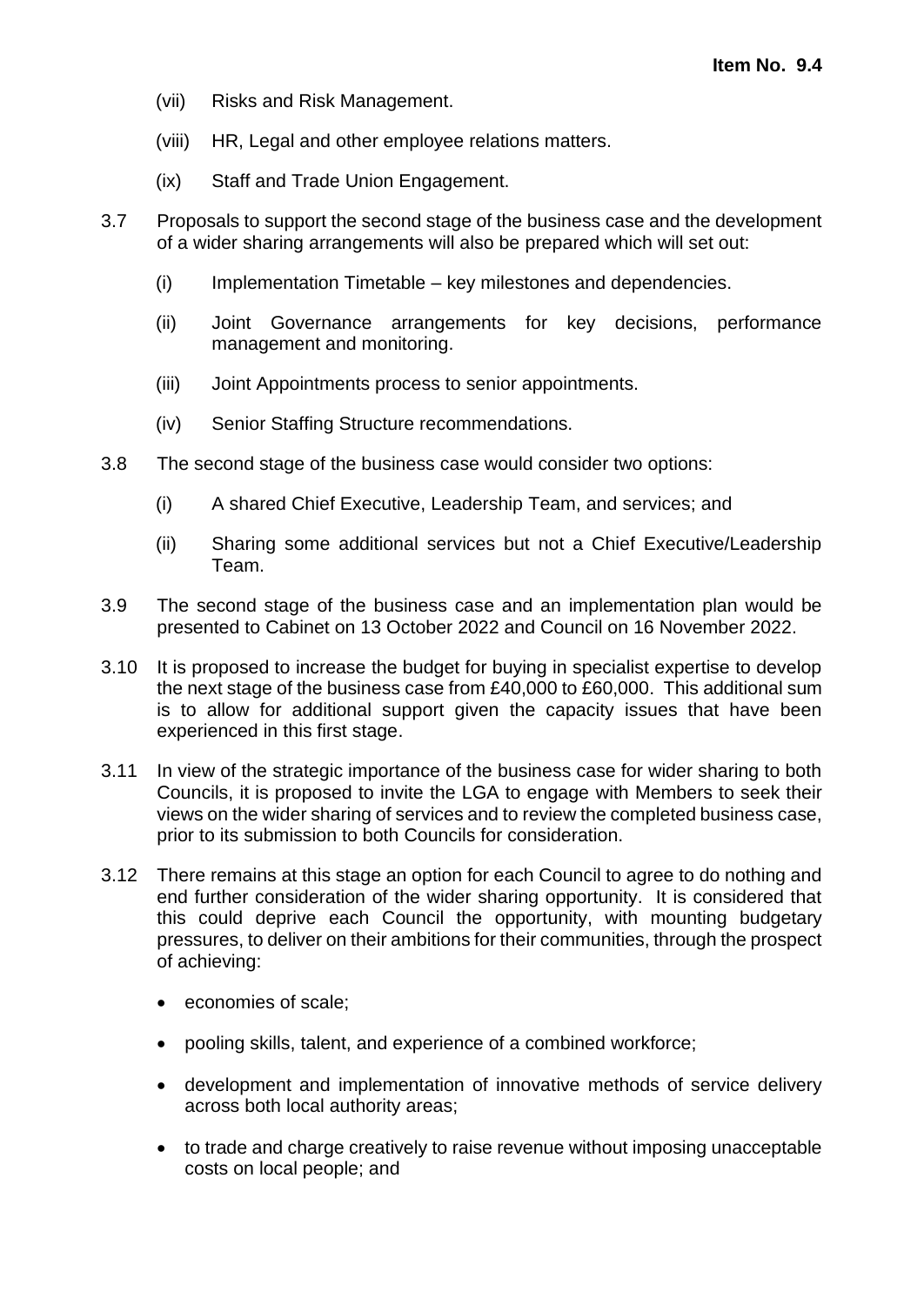- better position each Council to be able to successfully bid for funding streams made available by Central and/or Regional Government and other funding bodies.
- 3.13 Having considered the context, the opportunities and risks offered by a wider sharing of services, should Members decide not to proceed further to developing the second stage of a detailed business case, each Council will need to develop other options for addressing the capacity, resilience, and financial issues it is facing. These options could include the reduction of some services currently provided and/or the ceasing of some non-statutory services. The status quo is not an option.

#### **Reasons for Recommendations**

- 3.14 In accordance with the report approved by Council on 19th May 2021, a detailed business case is to be prepared and used as the basis for determining whether to continue to share a Chief Executive and the wider sharing of services.
- 3.15 As the preparation of a detailed business case will be complex, time consuming and will incur a cost for both Councils, this report seeks to establish whether both Councils are supportive of continuing with this work and to agreeing the increase in budget to support the formulation of the business case.

#### **4 Relationship to Corporate Priorities**

4.1 The potential to continue to share a Chief Executive and develop a business case for further shared services is considered to be a key element in supporting the Council to remain financially resilient and providing the necessary capacity and resilience for the delivery of the priorities set out in the Corporate Plan and the management of the business of the Council.

#### **5 Report Detail**

#### **Shared Services to date**

- 5.1 The sharing of services and management teams continues to be a wellestablished and recognised strategy to address a wide range of issues relating to finances, capacity, growth, and resilience.
- 5.2 Stafford Borough and Cannock Chase District Councils have been sharing services since 2011. The first phase primarily focussed on support services commencing with the Monitoring Officer role and subsequently Finance, Internal Audit, Risk and Resilience, Legal, Information Technology and Human Resources being shared. In addition, two front facing services, Building Control and Revenues and Benefits, were also shared.
- 5.3 The first phase of shared services has been successful in:
	- (i) delivering a combined total of on-going savings in the order of £1m;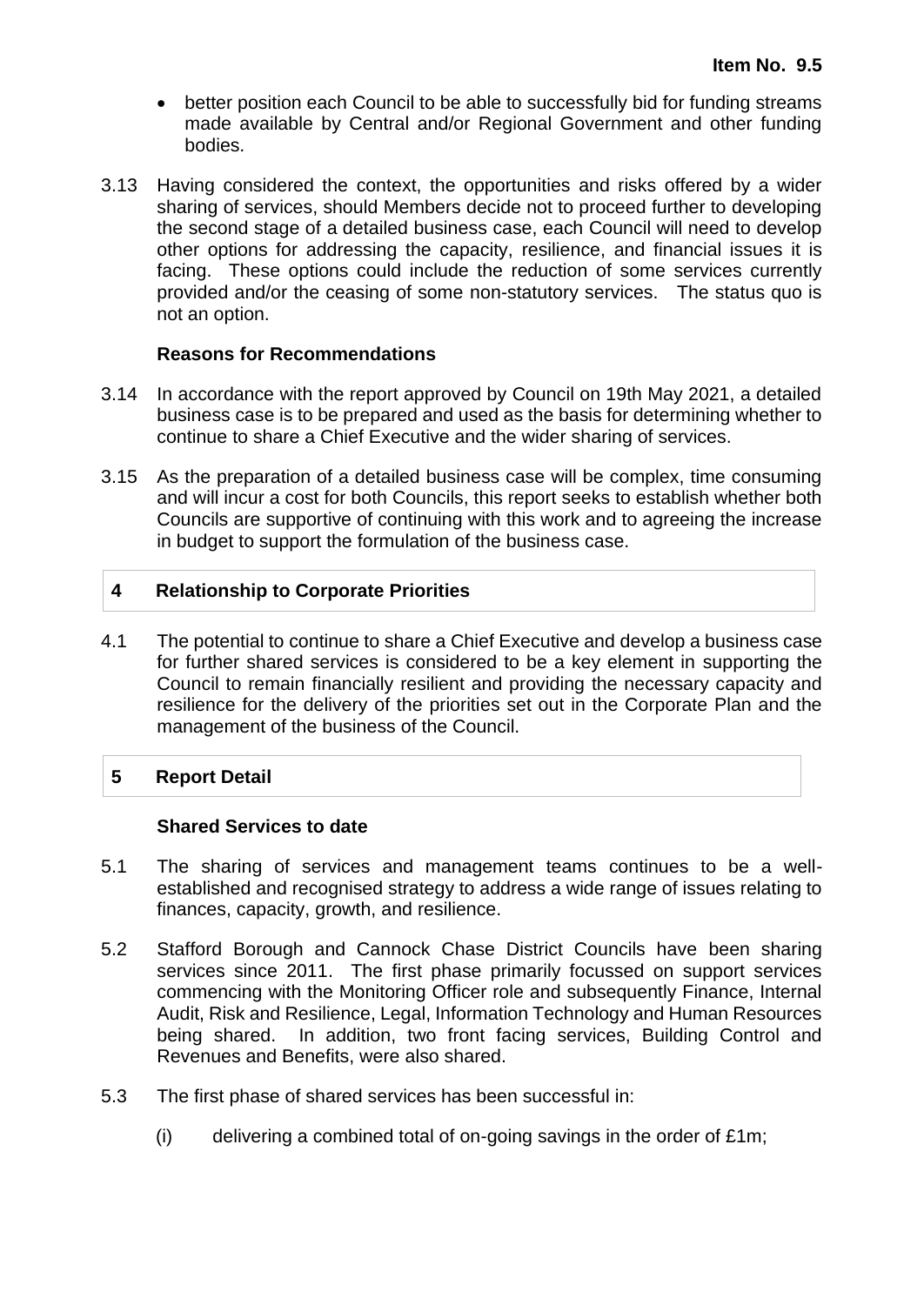- (ii) creating a critical mass by the joining of services has also:
	- allowed the delivery of further savings following the outsourcing of leisure services by both Councils and efficiency savings as part of ongoing budget savings; and
	- allowed the services to continue to be delivered in-house; had they remained separate teams, some of them would have been reduced to such a small size that they could not be sustained and would undoubtedly have been outsources.
- (iii) Transforming services all services went through a transformation process to align and re-engineer processes. This was particularly successful for the Revenues & Benefits service and led to improvements in performance for turnaround times. Numerous policies, regulations and guidance notes have been aligned across the two Councils.
- (iv) Increasing resilience this was particularly successful for Building Control and the operation of its trading account.
- (v) Alignment of some ICT systems this mainly relates to the IT infrastructure and those services that have been shared. This generated financial savings, efficiency savings and resilience (in terms of business continuity) for both Councils
- 5.4 There are however a number of areas where the first phase of shared services hasn't delivered all of the benefits anticipated and this is largely due to not all services being shared. Examples include:
	- (i) Technology limited progress has been made in sharing bespoke software with duplicate systems being maintained e.g., Planning, Environmental Health, Elections, CRM;
	- (ii) Procurement limited progress in aligning contracts and delivering savings through joint tenders;
	- (iii) Sharing of best practise whilst progress has been made by the shared services themselves, very little has been shared outside of these services. Also, progress for the shared services has been limited in some cases where protocols are set outside by services that are not shared e.g., committee report templates.
- 5.5 Under a wider sharing of services, the existing shared services could be reviewed to deliver further savings, efficiencies, and improvements to service delivery. The issues identified in 5.4 could be addressed through the sharing of a Leadership Team and services.
- 5.6 A second phase of shared services was considered by both councils in April 2019 which looked at Environmental Service Digital/Customer services and the management of Planning Services and Systems. Both Councils agreed to review the options for further collaboration and Phase 2 of the Environmental Services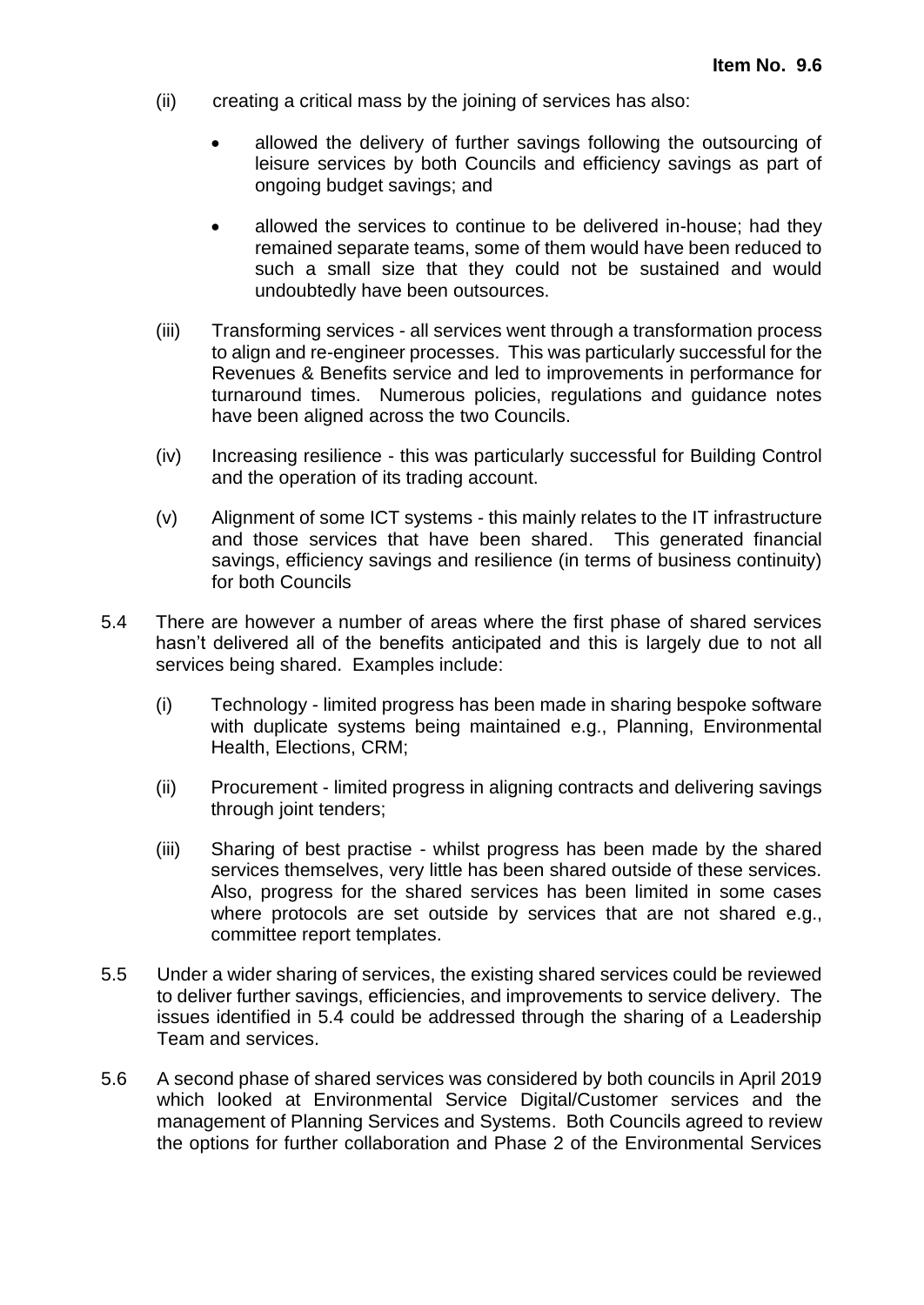Review, including the potential for further shared services, after a period of 18-24 months.

#### **Sharing a Chief Executive**

- 5.7 The two Councils have been sharing a Chief Executive on an interim basis since June 2021, pending the development of the shared services business case. As part of this interim arrangement, a Deputy Chief Executive has been established at each Council to provide support to the Chief Executive and provide cover in his absence. It is considered that this has proved to be effective as a concept. However, it is not sustainable in the longer term in the current form due to the flat structure of both organisations and the large number of direct reports that the Chief Executive is responsible for managing. In order to provide the resilience required and to increase the strategic capacity of both organisations, it would be essential to restructure and bring both Leadership Teams together into one senior team that would support both organisations. As set out in 9.6 and Appendix 3, both Leaderships Teams are supportive of a shared Chief Executive and Leadership as the basis for the wider sharing of services. This will be considered further as part of the second stage of the business case.
- 5.8 There have been challenges for the Chief Executive in covering meetings for both Councils and the deputies or Heads of Service have covered those he has not been able to attend. This could be improved through:
	- co-ordinated management of Council, Cabinet and Committee meetings; and
	- the restructuring of the senior management team and the creation of strategic posts.
- 5.9 The Chief Executive has offered his observations of from working across both Councils over the last 9 months:
	- The Councils have more things in common to build on than differences.
	- Members and staff from both authorities are open to change that can safeguard and improve services.
	- The staff in both Councils take a great pride in their work and share the same public service ethos.
	- Our workforce is ageing and recruitment in many disciplines is difficult. Both Councils need a workforce development plan and to invest in our rising stars - we can do this better together.
	- The pandemic has "unfrozen" the way we have always worked and created an opportunity to create a more flexible work pattern that benefits staff including those with caring responsibilities and makes the Councils more attractive employers.
	- Customers increasingly expect choice and convenience in how they request services and both Councils need to offer a comprehensive digital platform and it will be cheaper and better to develop this together with integrated services.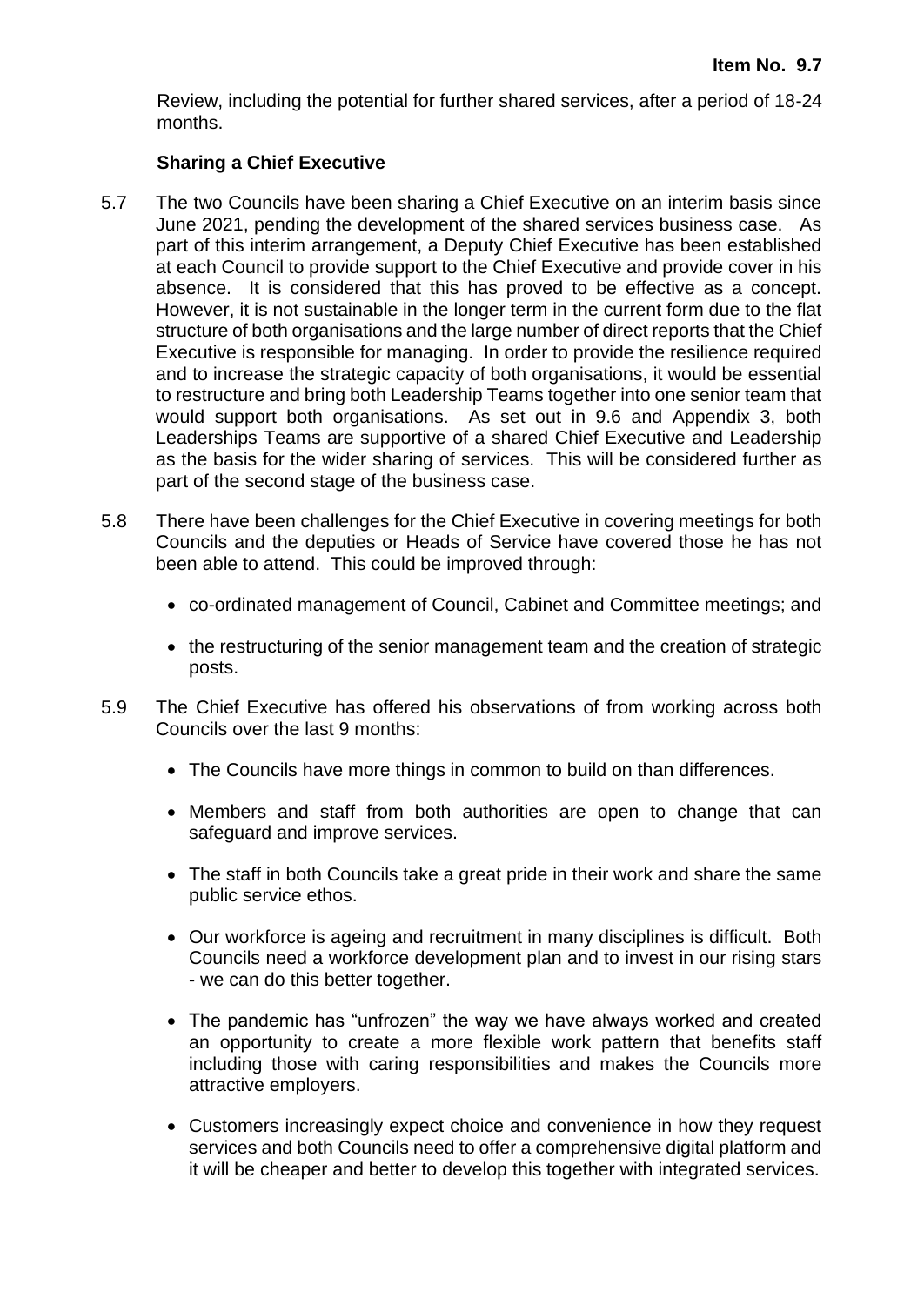- The existing shared services have delivered substantial savings and some service improvements. However, they can deliver far more if the front facing services are integrated and there is a single clear and consistent strategic direction driven by one Leadership Team.
- Currently there is both unnecessary duplication with both authorities doing the same things and wasteful inconsistency in how we carry out routine processes which could be early wins in the transformation of shared services.
- Both Councils need to make substantial savings in the next two years; shared services can make a substantial contribution to that. Otherwise, we will need to identify additional savings from service delivery.
- The challenges facing the Councils include: the Levelling Up agenda, fiscal and decision-making devolution, the development of a Staffordshire Leaders Board, a proposed county deal and the changing regional context. This will require increased strategic capacity to support the political leadership of the authorities to ensure that we operate effectively to secure the financial resources and Government support to achieve our ambitions.

#### **6. The Key Drivers for Further Sharing of Services**

#### **The pressure on Local Government Finance**

- 6.1 The overall long-term trend of diminution of funding for local government due to cuts in government grants is expected to continue unabated irrespective of the short-term financial support due to the pandemic. There is also only a very limited opportunity to offset this pressure by increasing Council Tax. The Government has signalled a review of Business Rates and the system of resource allocation to local authorities (previously called the Fair Funding Review), likely to be implemented next year. This creates uncertainty regarding the proportion of business rates retained by the Council, the Council's share of core funding and the distribution of whatever replaces New Homes Bonus.
- 6.2 This external uncertainty can only be mitigated by ensuring that the Council is as well-equipped as possible to deal with the unknown, by examining its costs and where possible, creating capacity (including financial capacity) to weather the challenges and thrive. Significant increases in the demand for services, notably in adult social services, has impacted on available funding for district councils but more widely demographic changes, the higher minimum wage, and other factors (such as changes to the benefits system) have increased demand for services and costs much more quickly than Councils' ability to raise council tax or business rates. The financial pressure facing both Councils is likely to become more acute in the future due to the loss of revenue as a direct result of the pandemic. Any pre-pandemic financial assumptions for the medium to long-term have quickly become out of date.
- 6.3 In addition to external financial uncertainties and pressures such as those related to Covid, the local government finance review and inflation, there are a number of potential risks that are more local for each authority. For example: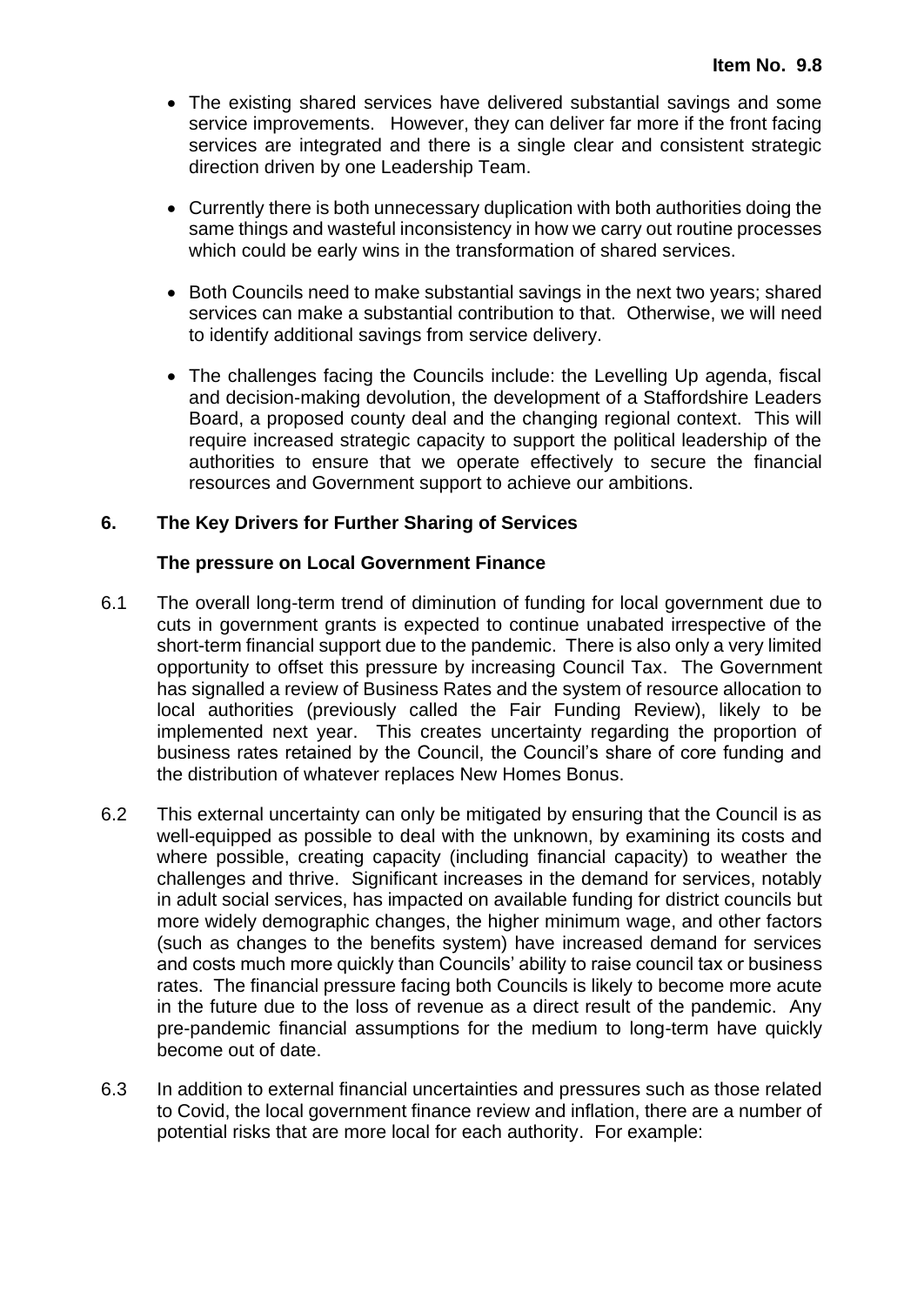- The recruitment and retention of experienced staff is becoming harder particularly in services such as Planning. The difficulty in attracting staff and unprecedented increase in service demand have led to delays in processing applications.
- Services dependent on income such as Licensing, Bereavement Services, Building Control and Land Charges may face reduced income due to demand fluctuations and competition.
- Car parking is a significant source of income for both authorities and has reduced as a result of the pandemic, more people working from home and the rise of internet shopping.
- Recycling and waste services are operating in a marketplace that is very challenging, with multiple factors (fuel costs, driver shortages and new legislation etc.) giving rise to increased costs - this may have an impact on new contracts over the medium term.
- The success of bids for Levelling Up and Future High Streets Funding is welcome but requires the councils to borrow money to match fund the grants resulting in ongoing revenue costs to service the debt. They also create a significant demand upon staff capacity to oversee the success of the programmes, keep them on track and ensure robust control.

#### **Levelling Up / Devolution**

- 6.4 The Government's Levelling Up White Paper encourages regional/ sub-regional structures with governance arrangements and strong identifiable leadership models with which Government departments will deal. To enable both authorities to continue influencing the agenda and to be effective partners with central Government, there is a need to create strategic capacity at a senior level in both authorities so that we can play a full part in this work.
- 6.5 In Staffordshire, a proposed County Deal has been developed which includes a formal structure in the form of a Leaders Board of Staffordshire County Council and the 8 district/ borough councils to drive collaboration on key issues including economic development and climate change. It is likely that future funding will be directed via this route, so it is important that both authorities continue to influence the development of the county deal and play a full part in working with partners to deliver our objectives.

#### **7. Opportunities created by a wider sharing arrangement**

#### **Shared characteristics**

- 7.1 Each Council is distinct in its history, traditions, geography, and community makeup and each has much in common which should be highlighted and celebrated moving forward:
	- (i) Each has a relatively small officer establishment the main difference accounted for in the type of delivery of housing provision.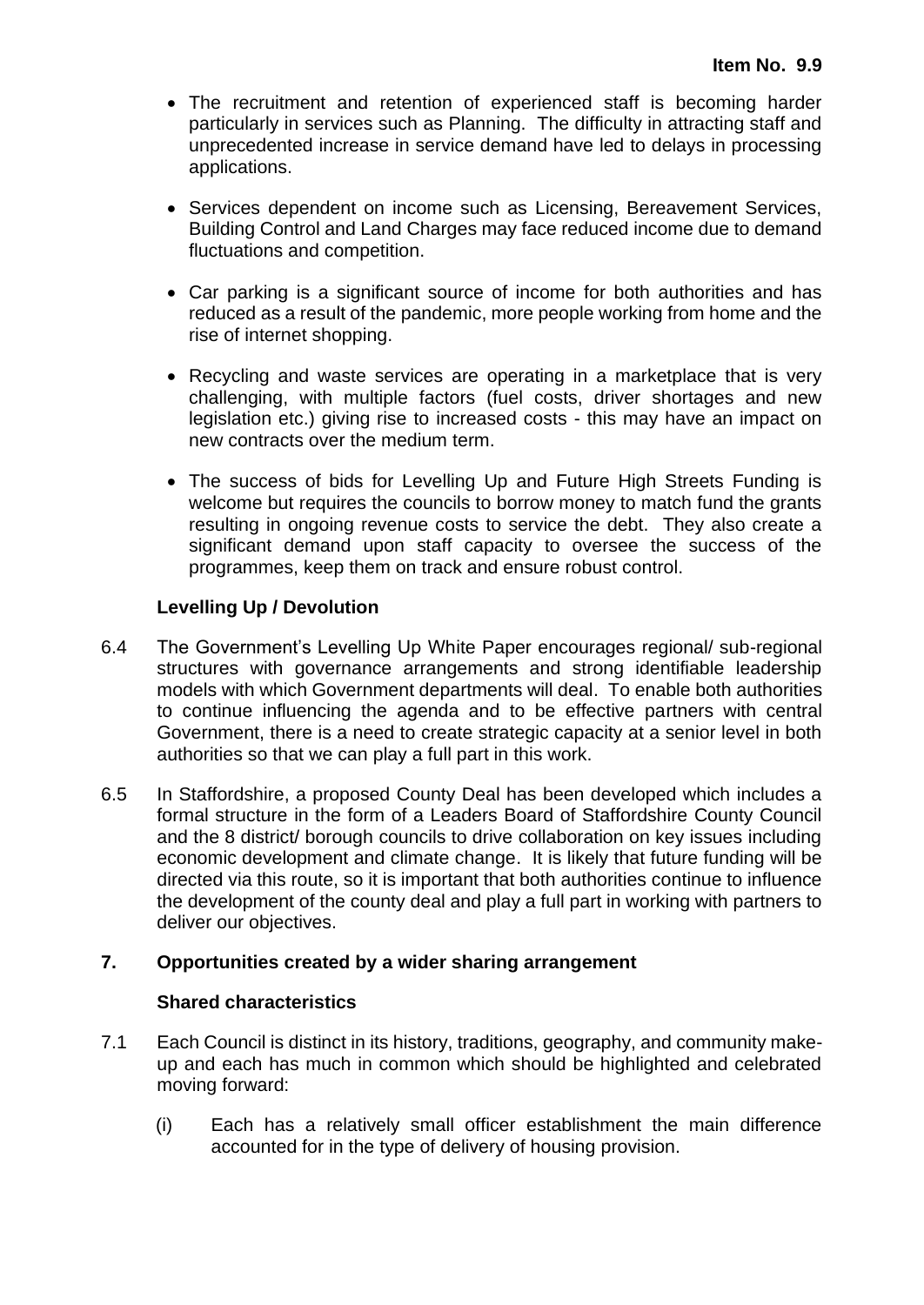- (ii) Both Councils have chosen to outsource their leisure & cultural services and waste & recycling services, whilst retaining in-house streetscene services.
- (iii) Both have limited revenue and capital resources to tackle the multitude of challenges each faces irrespective of the recent success of both Council's in gaining central funding through Future High Streets and Levelling Up Fund bids,
- (iv) Both areas have historic town centres and extensive rural land areas to manage within.
- (v) Both Councils have their individual areas of deprivation with differing levels of health inequalities, crime and disorder and educational underachievement. The prospects for young people are mixed taking account of a wide range of socially constructed issues relating to educational standards, health, and job opportunity irrespective of the impact of the pandemic on national and local economies.

#### **Differences**

- 7.2 There are also two key differences between the two Councils:
	- (i) Stafford Borough Council has all-out elections, whereas Cannock Chase District Council elects by thirds.
	- (ii) Cannock Chase Council retains responsibility for its housing provision

#### **Benefits and Opportunities**

7.3 There are a number of shared characteristics and opportunities identified for both councils that creates the potential for joint working on common strategic issues across our administrative boundaries and would provide the potential to deliver a number of advantages which are set out below.

#### *Economic Growth*

- 7.4 The opportunity offered by the recent funding allocations from central Government demonstrates the potential for the scale and quality of change that can be achieved. Each Council has an ambitious economic growth and regeneration agenda and has set objectives to improve the wellbeing of residents, but this level of ambition will require resources to deliver it. The sharing of key skills, experience and knowledge across both councils can only be advantageous moving forward and will enhance the potential to develop, as appropriate, joint business cases for further major investment. An opportunity also exists to continue to improve coordination and effective joint working with a range of private, public, and voluntary sector partners.
- 7.5 Working and delivering together should enable both Councils to develop a broader influence in the allocation of resources from County level, regional, and central Government on the basis that any future shared partnering arrangements will represent a greater population and general scale of required need and delivery.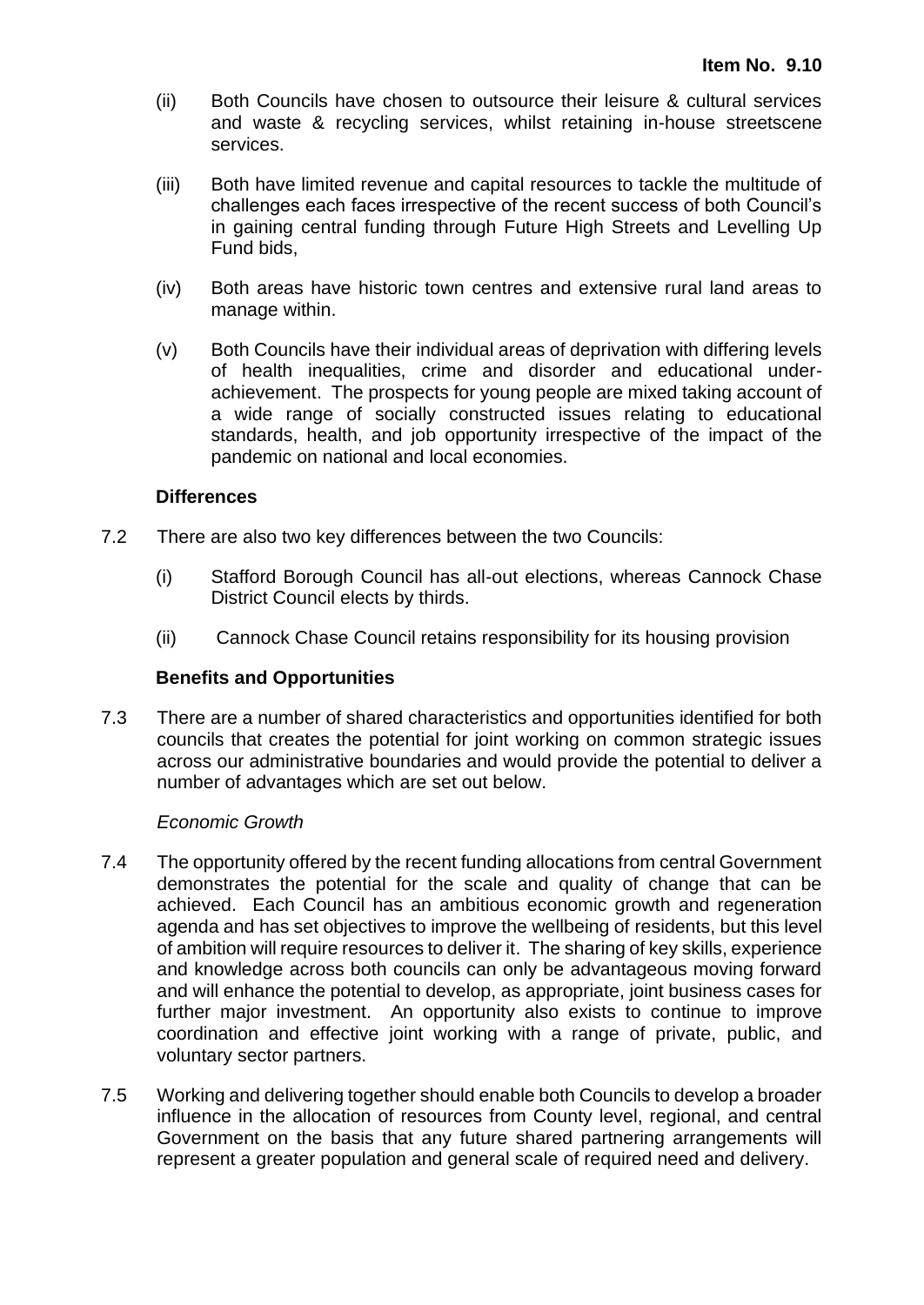7.6 Extending joint working will also provide both Councils with a stronger voice in any process to reshape local government in the County by enabling a common direction, agenda, and a single voice. The organisations will also gain valuable experience of managing strategic change quickly and effectively. There is also the longer-term potential for the shared arrangement to expand at a later time to the benefit of existing and future partners.

#### *Community Health and Wellbeing*

7.7 Seamless, uninterrupted planning and delivery of services to a community whose common needs are not primarily shaped or dictated by administrative boundaries would be beneficial.

The Staffordshire Commissioner has already started to commission cross boundary projects to reduce antisocial behaviour, domestic abuse and hate crime and there is an expectation for councils to explore this further in relation to mental health, drug, and alcohol use.

#### *Financial Sustainability*

- 7.8 The delivery of savings is one of the key benefits of sharing services and is achieved through economies of scale and reducing duplication. This creates the potential to eventually free up financial resources and deliver reductions in management overhead, allowing frontline resources to be protected and ensure continued delivery of excellent customer service. The headline facts are:
	- A combined spend of £30.9 million based on the approved budgets for 2022/23.
	- Previous shared arrangements achieved approximately 10% savings amounting to in excess of £1m for both Councils, combined with improved efficiencies and resilience. Further savings were achieved following the outsourcing of leisure services at both Councils, 10% is typical of the level of savings for back-office services, whereas 8% is the indicative saving for front line services. Our own experience and that of other Councils who have chosen to share services provides a level of confidence in the delivery of savings and a rationale to continue with a detailed business case.
	- The natural level of turnover in both Councils will provide opportunities to reengineer structures at minimum cost without necessarily impacting adversely on staff morale or the need for compulsory redundancies.

#### *Capacity & Resilience*

7.9 The creation of one senior management team to deliver services to both Councils presents an opportunity to address the capacity and resilience issues currently faced by both Leadership Teams and to succession plan for the future. Currently the Chief executive has 11 direct reports that split their time between strategic and operational responsibilities. the pandemic, together with increasing service demands has changed the focus to operational issues rather than planning and shaping the future. There is a need to re-dress this imbalance. Furthermore, in the event of an absence at Head of Service level, as has been the case at both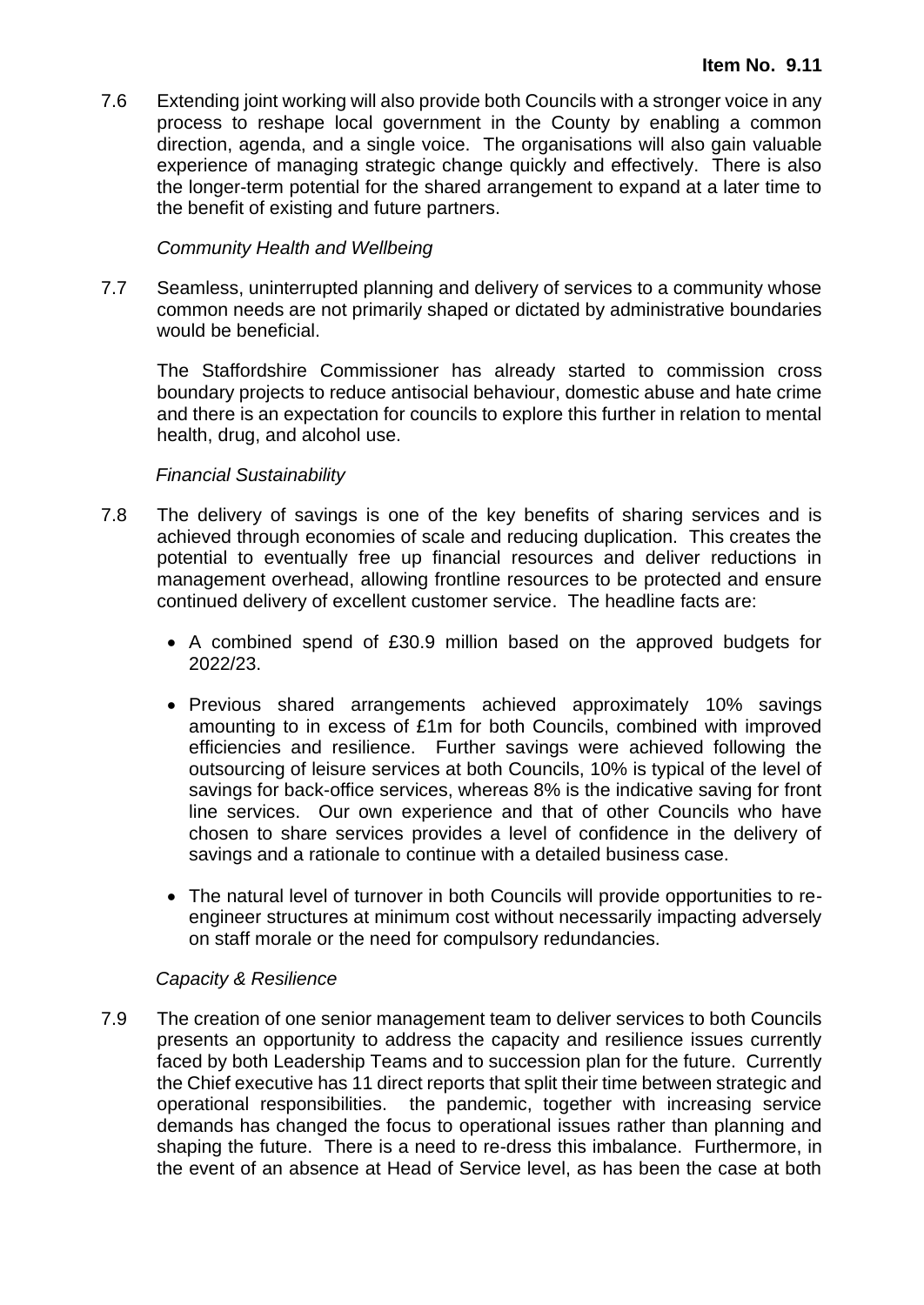Councils over the last 6 months, it falls to the Chief Executive to cover for the absent Heads of Service together with support from the respective service managers. Over the last six months, the 2 Deputy Chief Executives have been able to offer some support in this regard, though this has been limited by their respective existing service remits. These capacity and resilience issues need to be addressed and the creation of a shared leadership team provides an opportunity to do this.

- 7.10 In addition, there are opportunities to:
	- achieve economies of scale by "pooling" talent, skills, and experience in a combined skilled workforce.
	- Retain and recruit staff some Teams are experiencing high turnover and difficulties in recruiting to professional/specialist roles. Others have the potential to be combined or rationalised. The wider sharing of services will provide greater opportunity for career development and advancement for staff and a shared brand to attract future talent to a new and vibrant alliance working together.

#### *Organisational transformation*

- 7.11 There is no settled blueprint for change, organisational design, ways of working or sharing of services at this stage. The final shape of joint working and pace of change will be subject to a comprehensive business case and ultimately agreement by both Councils. Transformation and creating a unified culture focussing on continuous improvement and customer service will be key to the success of sharing services. Both councils have changed how they work as a result of the pandemic, with most office-based staff having worked from home on the advice of the government to reduce infection rates. Staff surveys have shown that there is a wish on the part of both workforces to operate a hybrid way of working in the future, allowing staff to work flexibly from home and council offices. This has "unfrozen" traditional patterns of working and will require organisational and management change to be effective. This presents an opportunity to create a shared way of working and to consider opportunities to rationalise accommodation, which would reduce costs and provide an opportunity for increasing income through the leasing of vacant office space.
- 7.12 There are additional opportunities to:
	- Develop and implement innovative methods of service delivery
	- Jointly procure and implement new technology more economically and efficiently. As referred to earlier, progress in doing this through the current shared IT service has largely been limited to those services which are shared; it has proved more challenging to achieve this where services aren't shared. Further sharing will remove barriers and aligning technology will be key to service transformation, delivering efficiencies and improving customer satisfaction.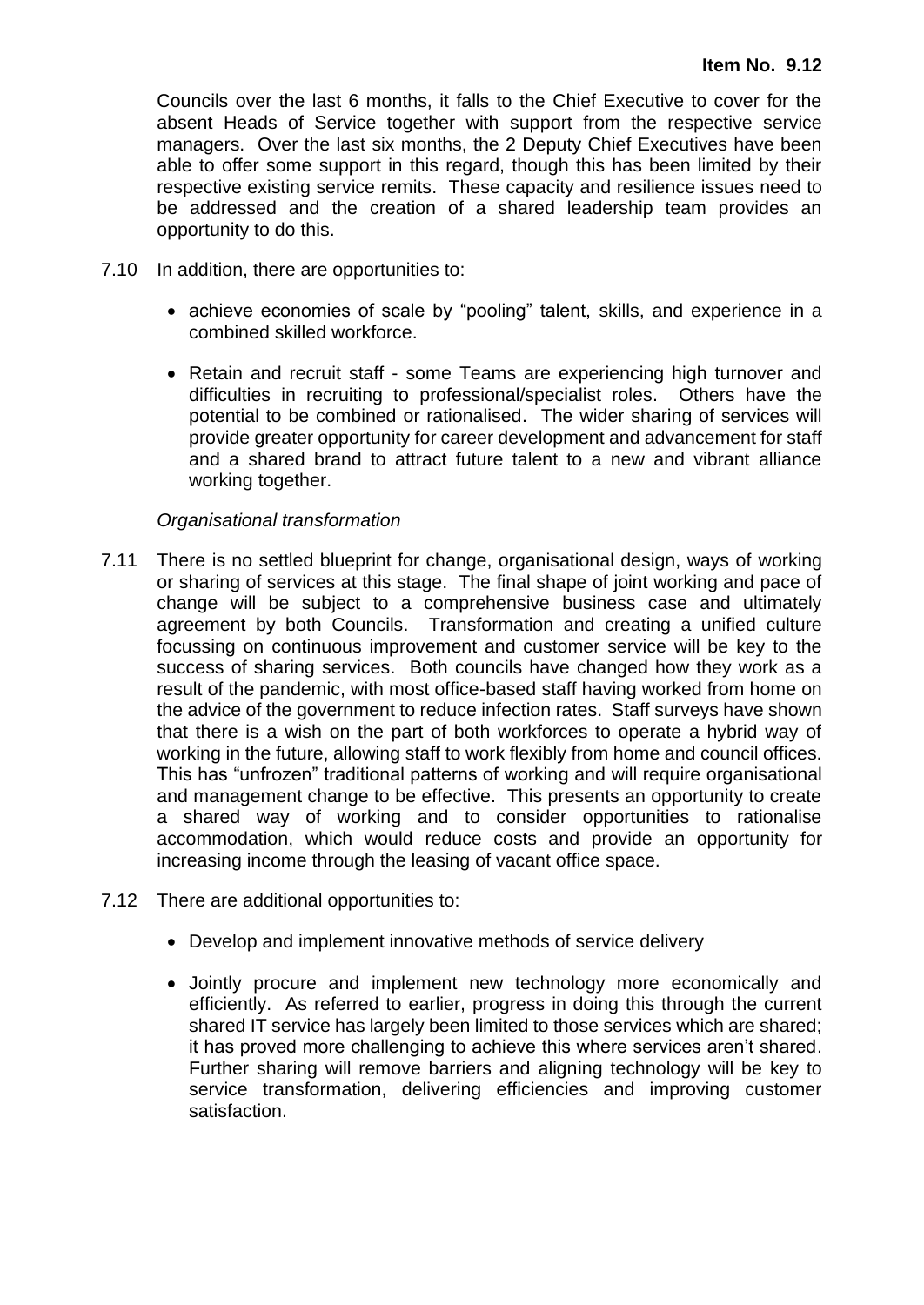- 7.13 Ultimately, it will be staff that will make the wider sharing of services work well. Engagement with the workforces will be a key aspect of bringing together talent across both Councils and support the aligning of culture and values to maintain enthusiasm and interest in this exciting venture.
- 7.14 The key to realising these opportunities quickly is effective political leadership across both authorities, served by a unified leadership team led and managed by a Joint Chief Executive.

#### **8. Challenges and Risks**

- 8.1 Alongside the opportunities created by the further sharing of services, there are also risks:
	- (i) Changes in political control and views on sharing services;
	- (ii) Differences in political policies, which reduce the opportunity to align services and the delivery of efficiencies and savings.
	- (iii) Failure to engage with staff, leading to uncertainty impacting on service transformation and delivery.
- 8.2 These risks can be managed and mitigated, and this would be explored further as part of the development of the second stage of the detailed business case. Whilst further sharing of services provides opportunities for an ambitious transformation programme, it also presents challenges. There will be a need to commit resources and time in order to do this well and this could detract from delivering other council priorities. The transformation programme will need to be designed to minimise disruption by scheduling work around the delivery of other key projects.
- 8.3 Each Council has its own terms and conditions (T&Cs) relating to the employment of its staff. Whilst many of the Councils' HR policies have been aligned over the last 10 years through the sharing of HR services, T&Cs have not been changed. The Council's pay and grading structures are underpinned by different job evaluation structures. To change these would require a substantial piece of work, consultation with trade unions and would have significant short and long-term financial consequences. Further details of the issues relating to terms and conditions are set out in section 10.

#### **9. Progress made to date**

- 9.1 A Shared Services Board comprising the Leaders and Deputy Leaders of both Councils together with the Chief Executive, the two Deputy Chief Executives, the Monitoring Officer and the Section 151 Officer has been set up. The Board has agreed the following principles:
	- (i) **Sovereignty** that both Councils must retain their sovereignty and individual identity (with local residents) whatever the outcome of the shared services review.
	- (ii) **Services in scope of the Review** the report to each Council in May 2021 agreed in principle that both Councils recognise that the scope for sharing,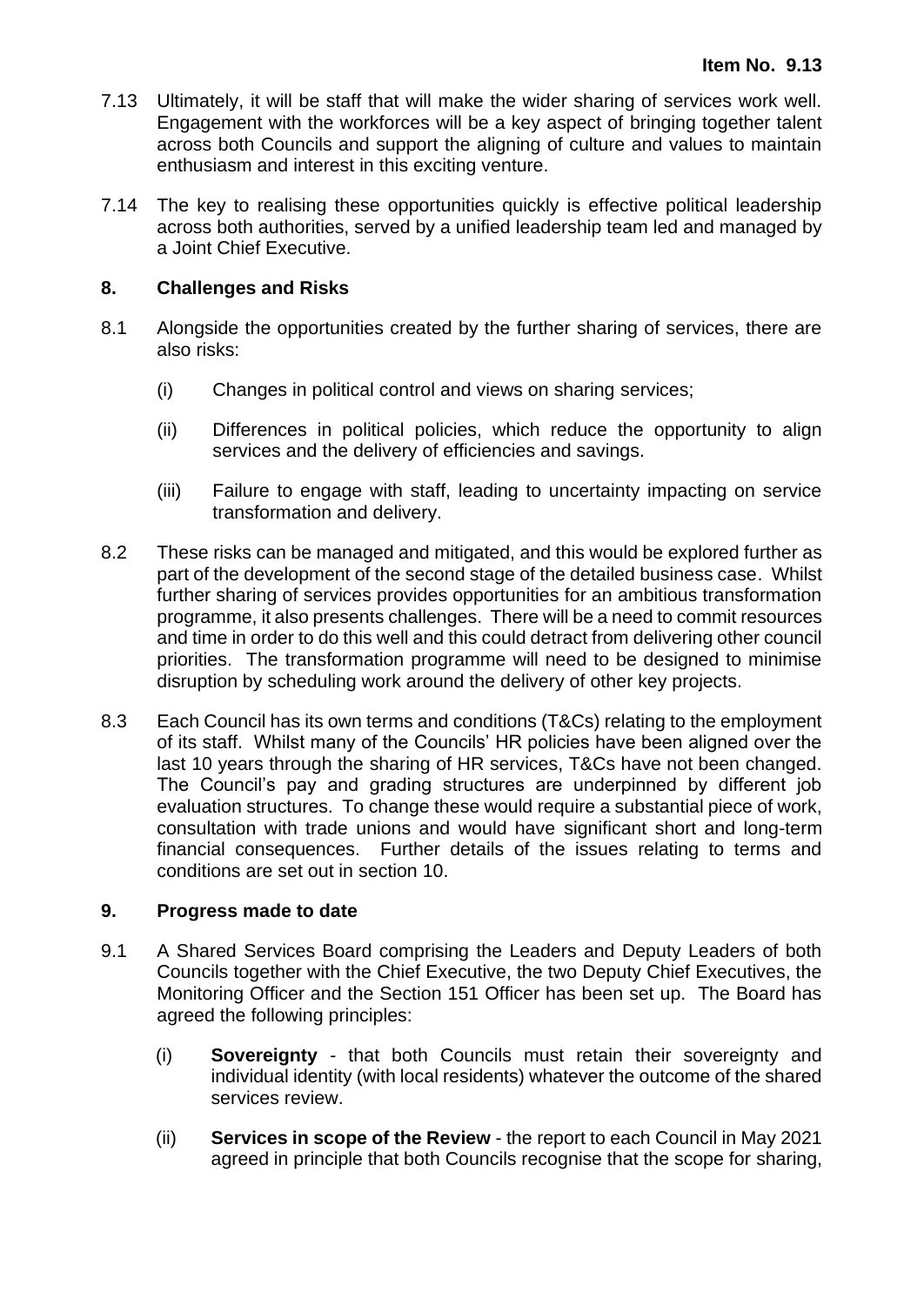or collaboration should not be unduly restricted. At the time both Councils proposed that the Economic Development service and in particular its inward investment function should remain with each Council as it was perceived that there could be the potential for competition between the two Councils.

In light of the need to strengthen these areas in the future to the benefit of each Council the Shared Services Board agreed to include Economic Development in the review. However, it remains the case that Cannock Chase Council does manage its own housing stock and in accordance with legislation its Housing Revenue Account is a ring-fenced service and hence is outside the scope of sharing and this position remains unchanged.

- (iii) **A review of the Memorandum of Understanding** the Board acknowledged that the existing Memorandum of Understanding (MoU) had served its purpose some decade ago and needed a refresh to acknowledge new requirements, demands, needs and ambition of each Council. A revised draft MoU is presented for agreement. Although it is accepted that this document will need to be regularly reviewed to ensure it remains fit for purpose. See Appendix 2.
- (iv) **Issues to be considered** that the review should include consideration of: terms and conditions of staff, future models of sharing and structures, the medium-term financial position of both councils and the potential for aligning contract renewal dates for significant outsourced services, including refuse collection.
- (v) **Communications, Consultation and Engagement** that communication and consultation would be needed with staff, trade unions and Members. A communications and consultation plan is being developed and this will be a key element of the work to be undertaken at the next stage. Such change as that contemplated by the wider shared service agenda will only be successful if we take the workforces with us on the journey. All staff, the trade unions and Members will be kept informed of progress and key decisions throughout. As with the first phase of shared services, engagement in the development of a detailed business case will largely be with Leadership Team and managers. Consultation will also take place with the Trade Unions. Wider engagement with staff would take place if the business case is agreed. This would inform the proposals for bringing services together, restructuring and transforming them. Engagement has commenced with both Leadership Teams as set out in 9.6 and Appendix 3.
- 9.2 Research work has been undertaken on previous, recent, and current planning for wider partnerships and sharing arrangements between local authorities at District and Borough Councils. Examples of business cases are readily available in the public domain and most demonstrate the detail that is required in order to support the key decision to progress to implementation.
- 9.3 The final decision on whether to share further services and a Chief Executive and officer Leadership Team is a major one and the issues are complex. A welldeveloped business case is important to inform the considerations of both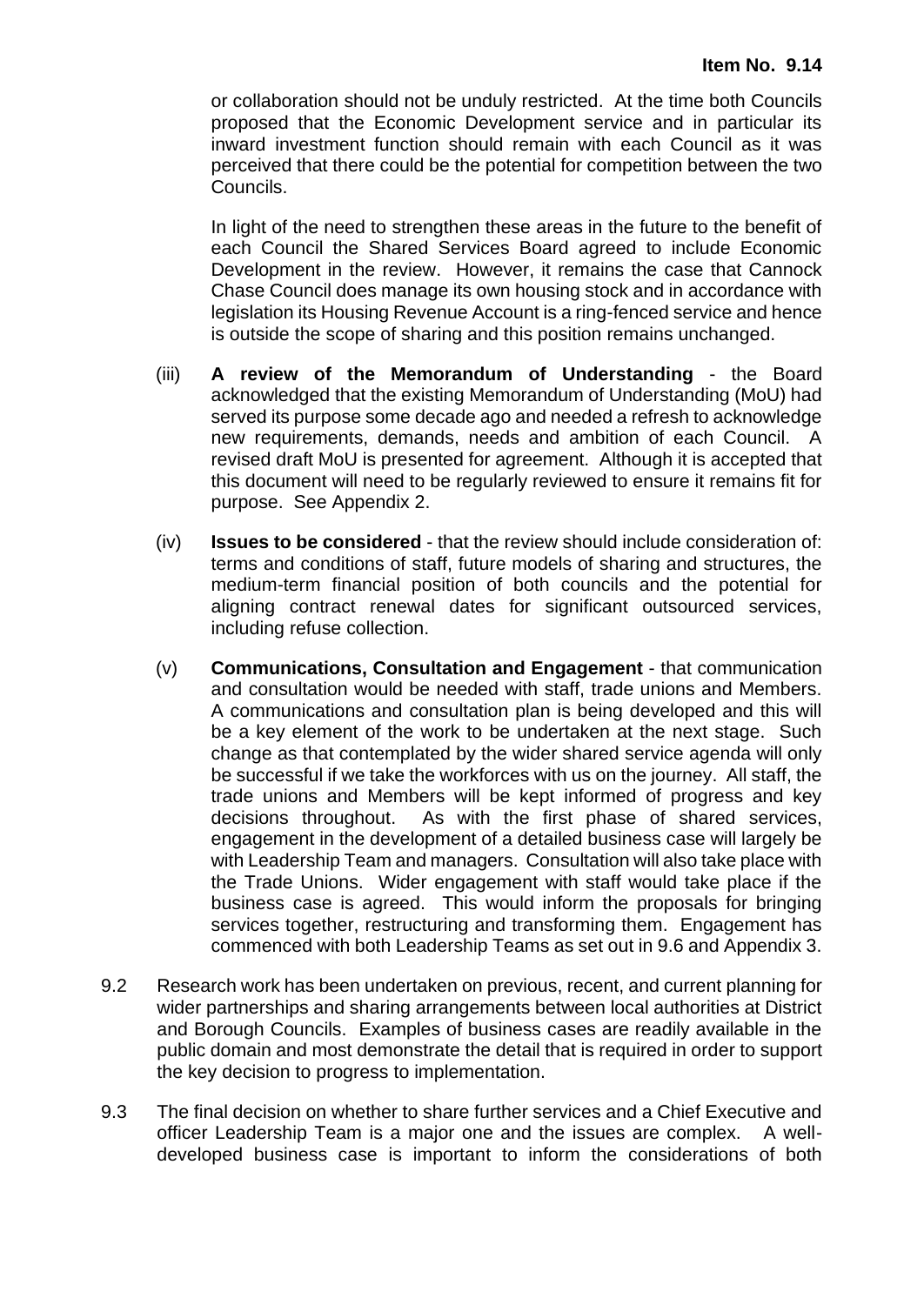councils, however, the decision will still require strategic and political judgement. Ultimately the successful transformation of both councils will require the total commitment and leadership of both cabinets and the members of the leadership teams.

- 9.4 Should either council decide not to progress with the further sharing services there will be a need to identify an alternative means of addressing the financial and capacity issues facing both councils. Given the financial challenges facing both Councils, preparatory work on this has commenced.
- 9.5 The development of the business case has been hampered by capacity issues resulting from a number of key members of both Leadership Teams being absent on long term sick leave and the additional work caused by the emergence of the Omicron variant of Covid. This has highlighted some of the capacity and management structure issues that need to be addressed by both organisations. It has also highlighted the need for additional resources to support the development of the business case; this is covered in more detail in Section 11 - Next Steps.
- 9.6 The Leadership Teams of both councils have met and are positive in their support to take the shared services agenda forward, in particular, having a shared leadership team. The outcome of the meeting is contained in Appendix 3.
- 9.7 An indication of the potential savings which could be achieved has been calculated, based on an average of 8% for front line services and 10% for the admin/support functions to frontline services and corporate/back-office services not currently shared. In total, it is estimated that a combined total saving for both Councils of £1,064,010 could be achieved. However, this would be reduced by any costs associated with creating additional strategic capacity as part of the creation of a shared Leadership Team.

#### **10. Legal provisions and potential models of delivering Shared Services**

- 10.1 There are a range of legal provisions to enable the sharing of services between Councils:
	- (i) Section 101 of the Local Government Act 1972 allows local authorities to delegate functions to other local authorities (subject to provisions contained in other legislation). Although the delegating authority remains ultimately responsible for the execution of the functions, Section 101 makes it possible for councils to perform functions on behalf of other councils.
	- (ii) Section 102 of the Local Government Act 1972 makes a provision for councils to establish joint committees with other local authorities to discharge their functions. Joint committees are invariably established through a legal agreement signed by the participating local authorities. There are many joint committees in operation, delivering specific services such as revenues and benefits, building control, museums, highway functions and waste.
	- (iii) Section 113 of the Local Government Act 1972 allows a local authority to enter into an agreement with another local authority to place an officer of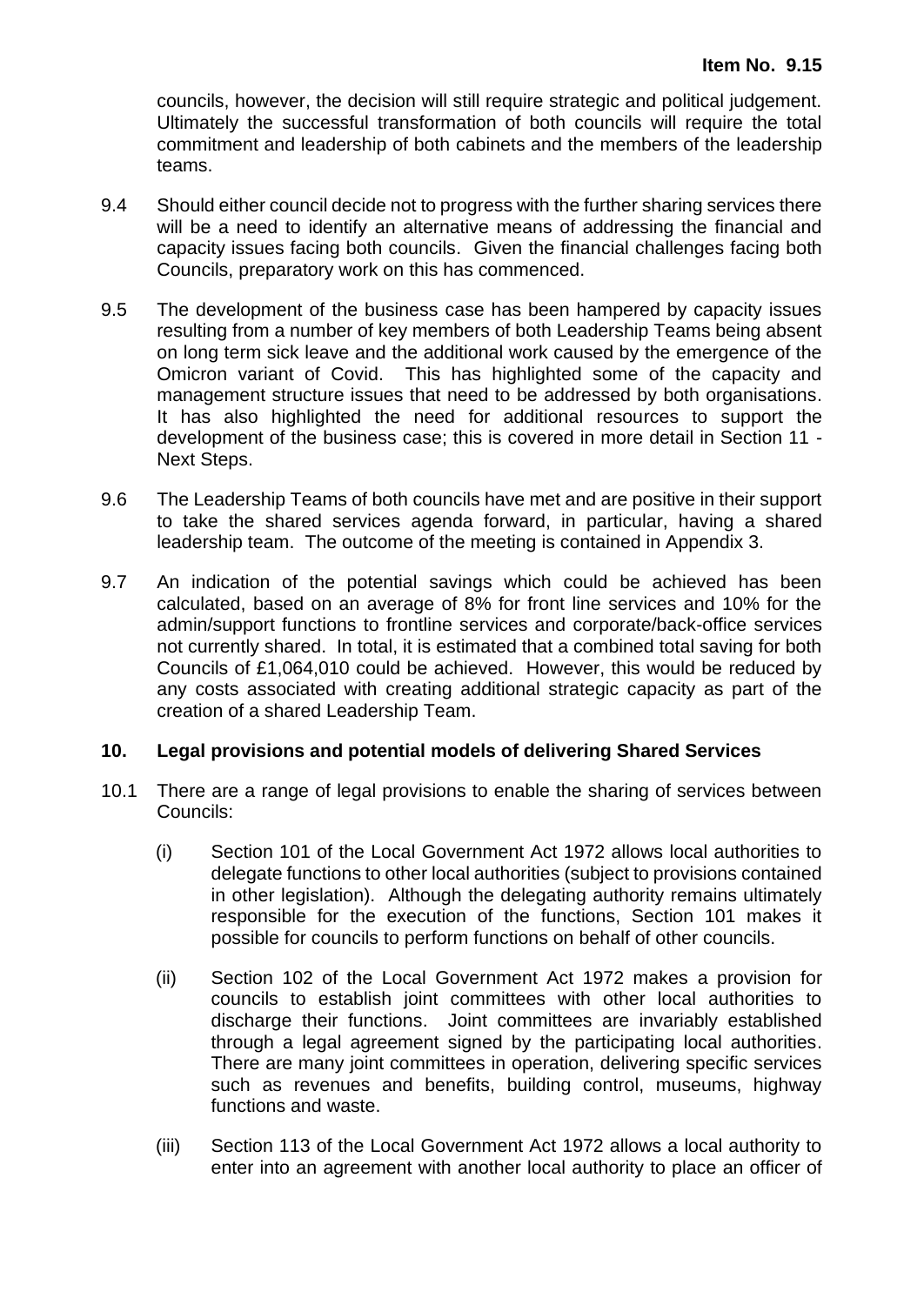one at the disposal of the other for the purposes of discharging the latter's functions.

- (iv) Councils also have powers to set up companies for the purpose of performing any of their ordinary functions. They will, however, need to be mindful of competition law and state aid issues. In their dealings with companies they own, wholly or in part, they must also observe the restrictions imposed by the Public Contracts Regulations 2006. There will be a number of other considerations in setting up a company and councils will need to seek specific advice before doing so.
- 10.2 When considering models for sharing there are 2 aspects to consider financial and employment.

#### **Financial**

- 10.3 Under the current model of shared services, the financial agreement provides for savings arising from sharing services to be shared on a 50:50 basis. However, this does not mean that all costs and income associated with the running of the service are shared 50:50. The initial budgets differed and reflected the respective levels of service provided pre-sharing. Over the last 10 years, budgets have become more closely aligned as teams have been restructured and savings delivered from the outsourcing of leisure at both Councils. However, when a service generates income for one of the Councils, all of that income goes to that Council; the same applies to grants. Given the use of public money, it was essential to consider the financial implications for taxpayers of both Councils and the financial model was agreed with the Councils' external auditors.
- 10.4 In essence, we can model savings on the basis that they will be shared 50:50. However, in reality it depends how much each Council's service costs before sharing; and whether or not the cost apportionment methodology for the new shared service is bespoke, or simply 50:50. Therefore actual savings may well differ between the two Councils.
- 10.5 There are other options for sharing costs etc and one example of this would be to share costs on the basis of Office for National Statistics population data for each Council. Further work will be needed to consider the most suitable financial model under a wider sharing arrangement.

#### **Employment**

- 10.6 There are 3 main models used to manage the employment of staff under shared services:
	- (i) The 'host authority' model in which one or other of the two partner Councils becomes the employer in law for the employees of both Councils. This would require a transfer of staff to one or other of the partner Councils which could trigger the application of the Transfer of Undertakings (Protection of Employment) Regulations 2006 ('TUPE'). The host model would be underpinned with a joint agreement for the other shared partner to cover the employment and associated costs involved on an agreed reimbursement model. This model does provide for an opportunity to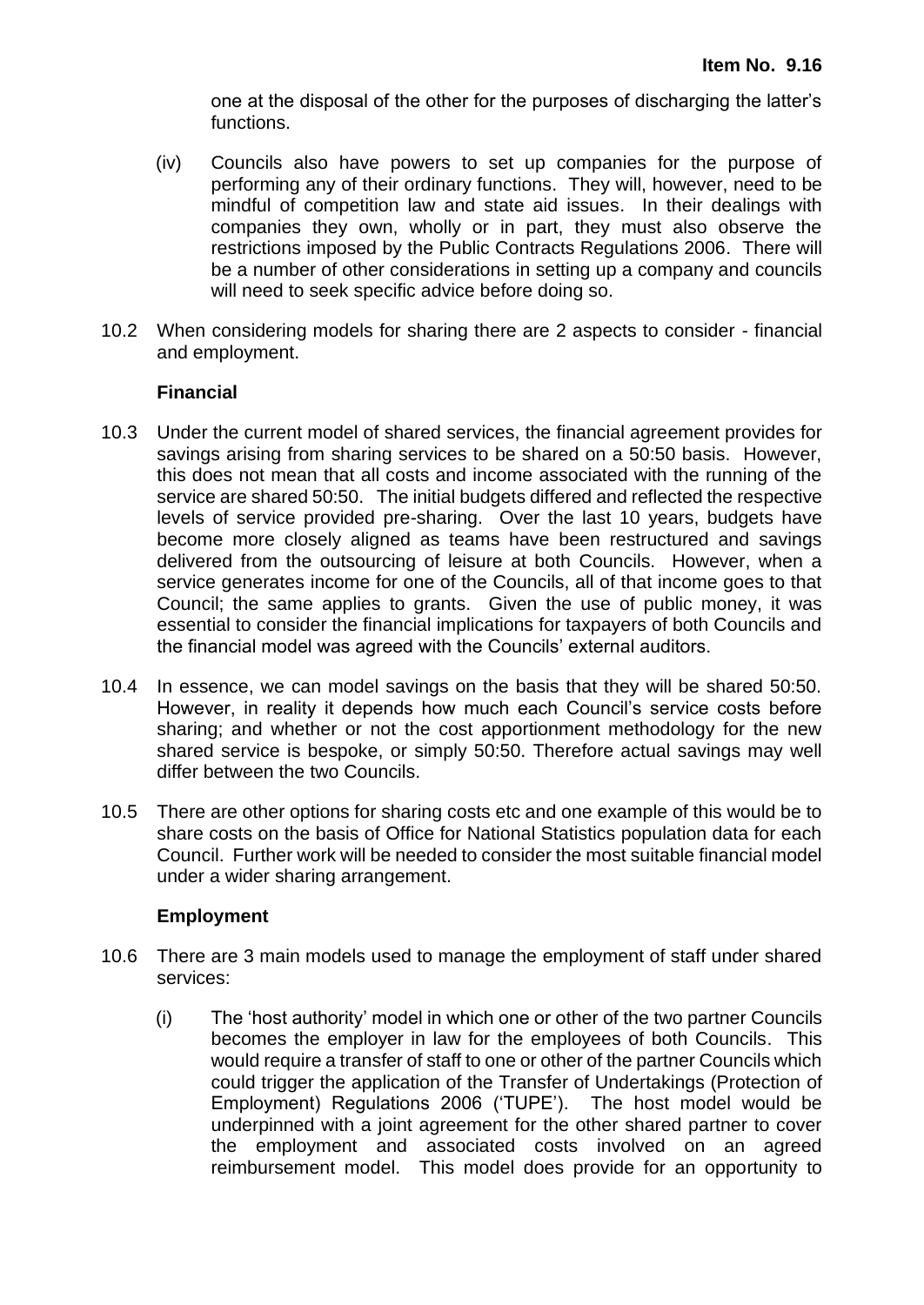equalise terms and conditions of service over a period of time subject to TUPE regulations, consultation with the workforce and trade unions etc.

- (ii) The 'current employer' model. This would see employees remain with their existing local authority employer but would be allowed to work for the partner authority under powers set out in section 113 of the Local Government Act 1972 as part of a merged officer structure. This model would maintain the existing terms and conditions for each Council.
- (iii) The third option is a hybrid model, whereby there is a "Host Employer" for a particular service, and these are split/paired between the two Councils.

#### **Current Shared Services Arrangements**

10.7 Our current shared service arrangements are based on the hybrid model using a "paired" arrangement to determine the "host employer" so that as far as possible the number of shared services led by each Council is equal. This model has ensured a balance between the two Councils and minimised the perception of a "takeover" by one or other Council. The paired model was based at Head of Service level, though there is a need to try to achieve a balance between employee numbers as well due to implications for pension fund contributions. This is not a perfect science and there were differences in the number of staff involved in each of the support services that were shared from 2010. The breakdown of existing shared arrangements is as follows:

| <b>Cannock Chase Council led</b>                                       | <b>Stafford Borough Council led</b> |
|------------------------------------------------------------------------|-------------------------------------|
| <b>Building Control</b>                                                | <b>Human Resources</b>              |
| Finance and Revenues & Benefits                                        | <b>Legal Services</b>               |
| Audit, Insurance & Risk, Civil<br><b>Contingencies and Procurement</b> | Technology & Reprographics          |

- 10.8 Under the paired model, staff were transferred under the Transfer of Undertakings (Protection of Employment) (TUPE) arrangements to whichever Council led the service provision. This meant that the staff's terms and conditions were protected under the provisions, so they didn't suffer any financial loss. Over time, where restructures have taken place, teams have aligned their terms and conditions, with staff having the option to change or remain as they were depending on the personal impact.
- 10.9 Continuing the current model hybrid/paired model may not be the most appropriate going forwards with a wider sharing of services. If a new model, were to be deemed to be more appropriate, consideration would need to be given to the position of the services that are already shared and whether they would remain as they are or aligned with the rest of the services to be shared.
- 10.10 Under any new model, the terms and conditions for staff would be "protected." A conscious decision could be taken to equalise terms & conditions across the two Councils. As referred to in 8.3, this would require a substantial piece of work potentially for either Council, and would have significant financial consequences. Alternatively, terms and conditions could be equalised on a gradual basis, subject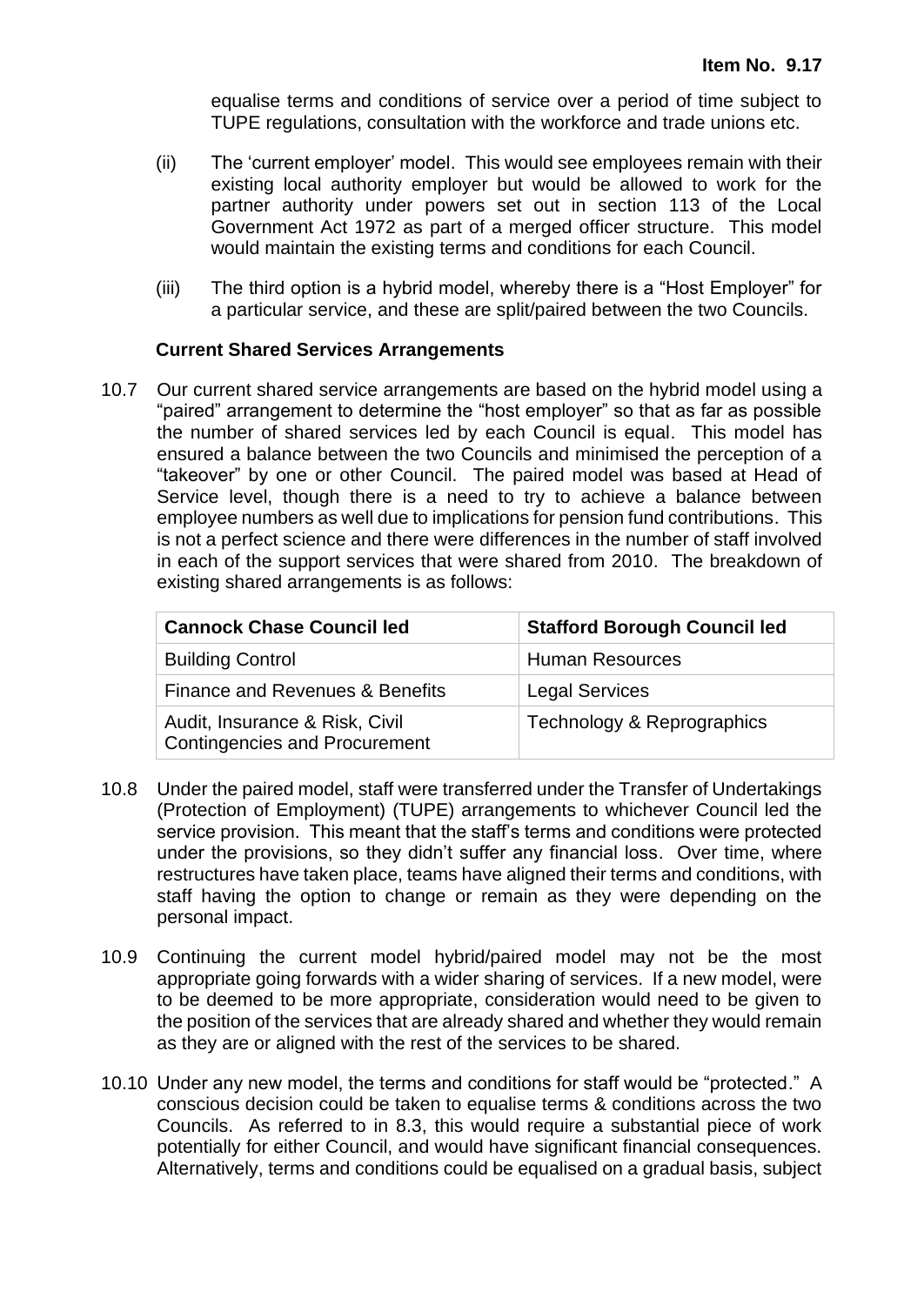to a successful business case, and the integration of teams linked to an agreed implementation and transformation timetable.

- 10.11 Other contractual arrangements will be determined by the decision as to what model of sharing the two Councils agree upon.
- 10.12 Whatever the agreed model, both Leadership Teams are supportive of developing a culture with a "One Team Supporting Two Councils" ethos.

#### **11. Next Steps**

- 11.1 A common political understanding and vision for the wider sharing will be required to ensure the business case fulfils the requirements of each Council so engagement with Members will be paramount in the process. This may be best achieved by utilising an independent and knowledgeable external resource such as the Local Government Association (LGA) to ensure transparency in the process. This work needs to be undertaken early in the second stage of development of the business case.
- 11.2 In view of the strategic importance of the business case for wider sharing to both Councils, it is also proposed to invite the LGA to review the completed business case, prior to its submission to both Councils for consideration, to ensure that it provides sufficient and balanced information for Members to make a final decision.
- 11.3 The second stage of the detailed business case would develop the issues related to the wider sharing of services as set out above. This will include options/ proposals for:
	- Financial sharing;
	- Employment sharing;
	- Structures;
	- Costs and Savings;
	- Governance;
	- Delivery Timetable;
	- Transformation Process
- 11.4 Governance arrangements to support the wider sharing of services will also need to be developed. Consideration will need to be given to the effective use of for example:

#### • **A Joint Strategy Board – Members**

To support the joint management structure and joint working of the Councils, to consider matters of interest, opportunities for shared working and/or other joint working opportunities in accordance with the Memorandum of Understanding.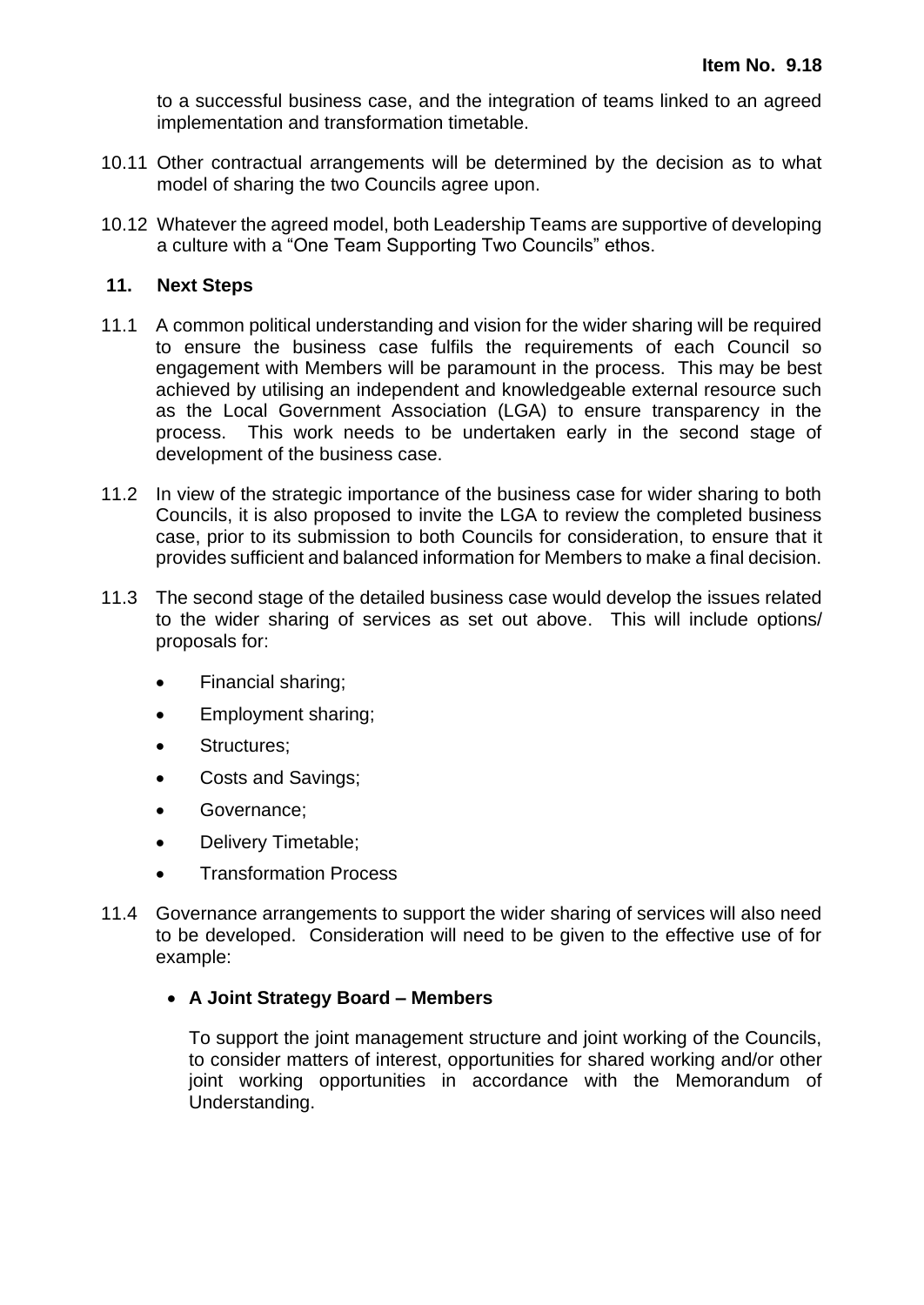#### • **Programme Overview Board – Council Leaders, Cabinet Leads**

To be responsible for strategic assurance and monitoring of the implementation programme across each organisation, ensuring the programme delivers to agreed strategic objectives and timescales. To report on an agreed basis and attended by the Chief Executive (or a nominated Deputy in their absence. To be chaired alternatively by each Leader.

#### • **Programme Implementation Board – Officers**

To provide overall management, direction, guidance, and control to the implementation plan ensuring key deliverables are achieved. Responsible for the direction approval and decision-making of the programme. Reporting timescales to match above bodies for reporting purposes. Chaired by the Joint Chief Executive & Head of Paid Service.

#### • **Delivery Teams – Lead Officers**

To be responsible for day-to-day delivery and support of the implementation plans. To be supported by Legal, HR, Transformation and Communications.

#### **Independent Support and Advice**

- 11.5 The previous report to each Council acknowledged the need for external and independent support is likely to be required to undertake the necessary high level analytical review of service levels/ performance and costs for the detailed business case and would also include specialised guidance relevant to consider potential sharing models and to determine a potential timeline for implementation based upon improvements to service delivery and savings available. Project management support in addition to independent HR and Legal advice will also remain a requirement.
- 11.6 An initial sum of £40,000 was identified split equally by both Councils was agreed for the above work. However, it is considered that this needs to be increased to provide additional capacity. The Chief Executive and the two Deputies have not been able spend as much time on the development of the business case as had been anticipated due to workload demands and the need to cover for absent colleagues. It is therefore recommended that the sum available is increased to £60,000 to allow for additional support to be brought in.

#### **6 Implications**

#### 6.1 **Financial**

The Financial Implications are referred to throughout the report and are to be contained within the existing approved budget. Savings will accrue to both Councils as a result of the implementation of wider sharing of services.

Provision also exists at both Councils in relation to a Shared Services Transformation Reserve. This will be increased to reflect the additional £20,000 requirement proposed in the report.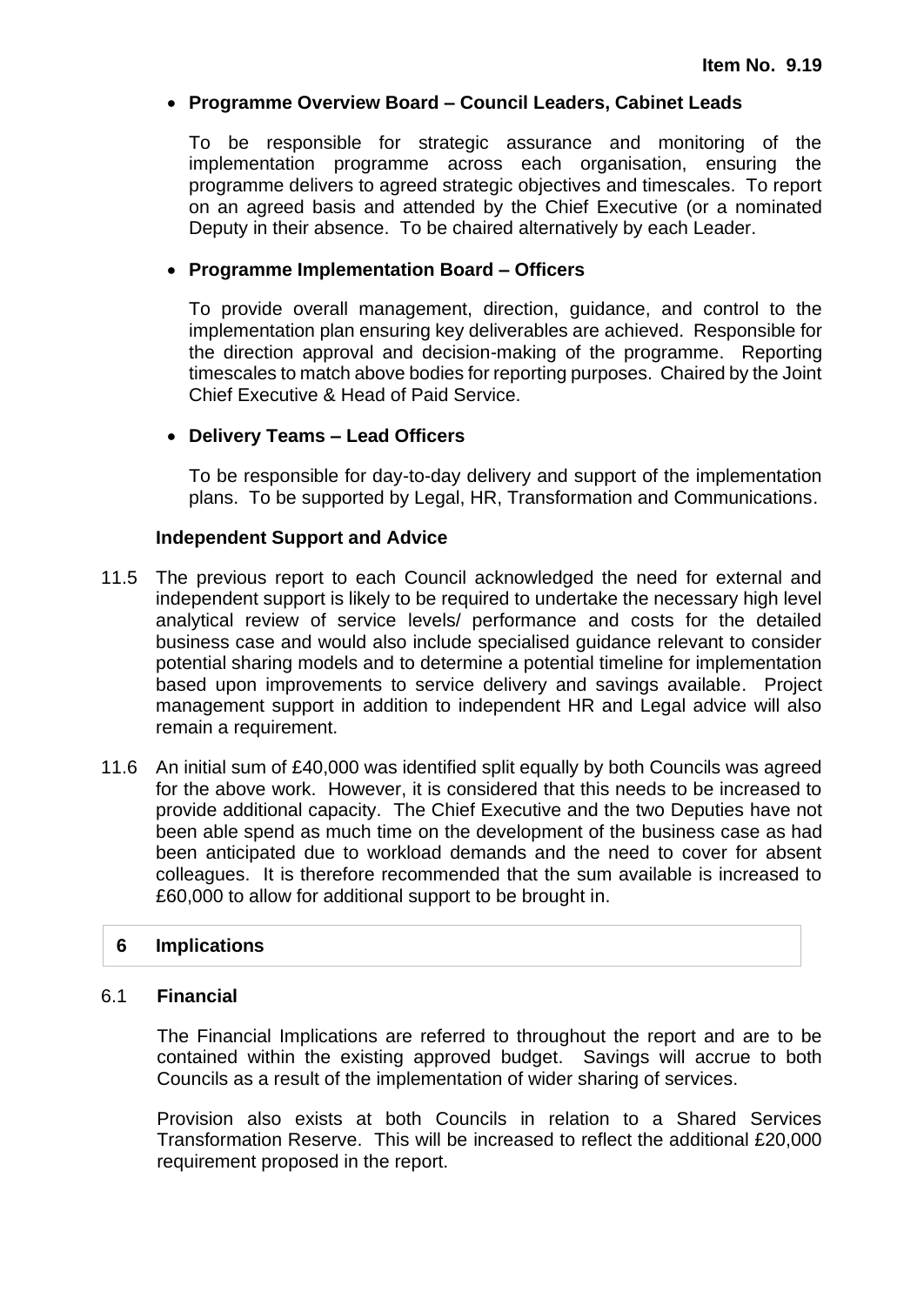The cost of the interim management arrangements are to be shared equally by Stafford Borough Council and Cannock Chase Council.

#### 6.2 **Legal**

In accordance with Section 113 of the Local Government Act 1972 a local authority can enter into an agreement with another local authority to place its officers at the disposal of the other authority. Officers subject to sharing arrangements are able to take binding decisions on behalf of the body at whose disposal they are placed, although they remain an employee of their original authority for employment and superannuation purposes.

Section 112 of the Local Government Act 1972 local authorities have a duty to appoint such officers as they think necessary to enable them to discharge their own functions and any functions which they carry out for another local authority.

Section 4 of the Local Government and Housing Act 1989 places a duty on each Council to designate one of their officers as the Head of Paid Service and to provide that officer with such staff, accommodation and other resources as are, in his/her opinion, sufficient to allow his/her duties under this section to be performed.

Section 151 of the Local Government Act 1972 requires every local authority to make arrangements for the proper administration of their financial affairs and shall secure that one of their officers has responsibility for the administration of those affairs.

#### 6.3 **Human Resources**

The HR implications are referred to throughout the report

#### 6.4 **Risk Management**

There are a number of risks associated with the proposal to share a Chief Executive role, and potential shared management team. The benefit of an initial interim arrangement is the opportunity to maintain a lead for service delivery whilst assessing the pros and cons of such an arrangement at first hand. A full risk register would be established as part of the project.

Although the sharing of services to date has provided an infrastructure to mitigate such risks, the sharing of senior management either in part or full, will involve short term resilience and capacity issues as well as issues of culture and change. In order to mitigate this risk, it is proposed additional external capacity and impartial advice, analytical and project management skills together with legal and HR advice, is provided to take this forward in the short term and to support transformation of services in the medium term.

The initial risk is the creation of uncertainty in both organisations and the potential loss of focus on key priorities in the short term.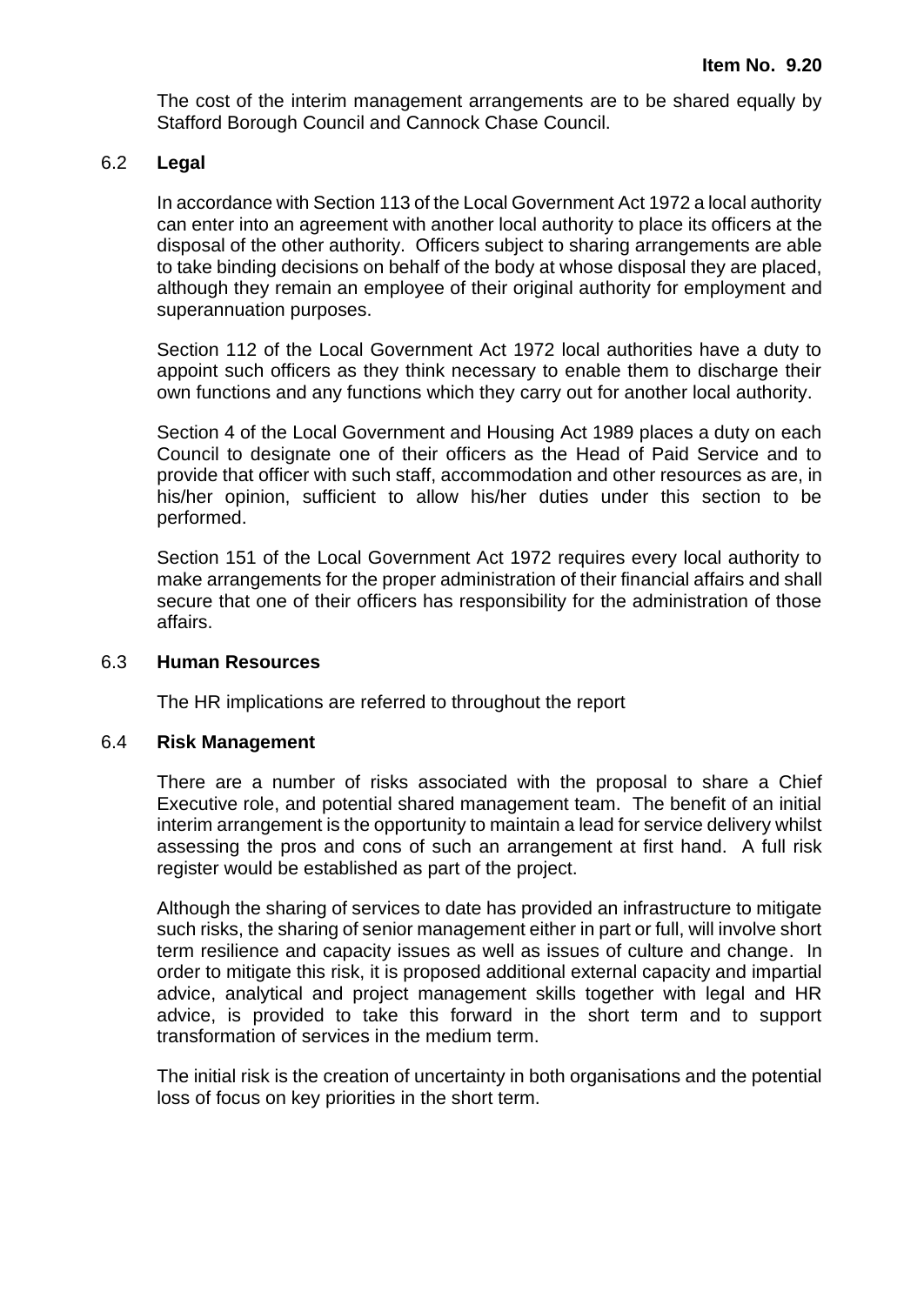#### 6.5 **Equality & Diversity**

None

#### 6.6 **Climate Change**

None

#### **7 Appendices to the Report**

Appendix 1 - Vision for Shared Services

Appendix 2 - Memorandum of Understanding

Appendix 3 - Notes of discussion with Leadership Teams

Appendix 4 - Examples of Structure Models

#### **Previous Consideration**

Report to Council 19 May 2021

#### **Background Papers**

None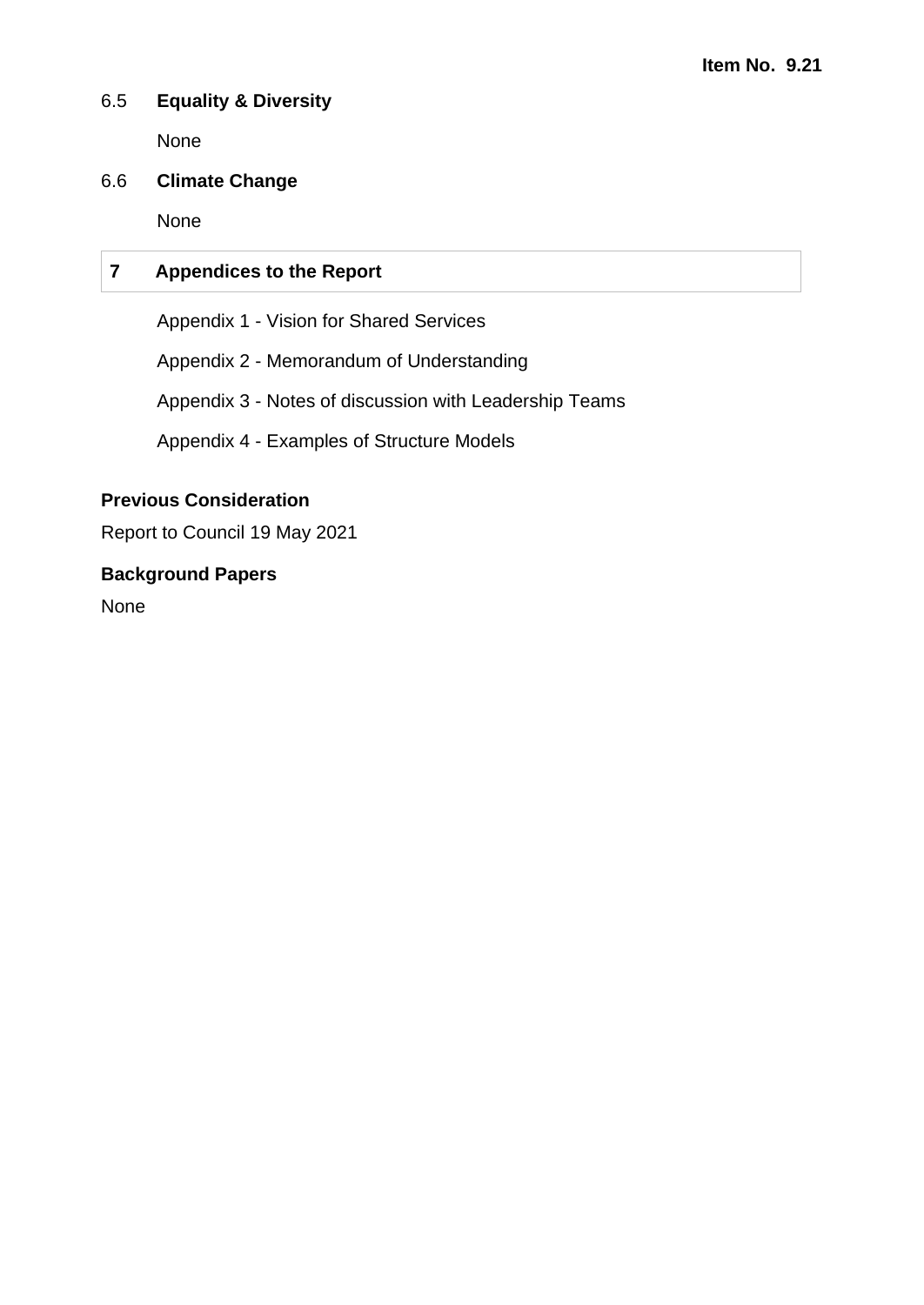#### **Vision for the Wider Sharing of Services From the perspective of both Leadership Teams**

- A shared Leadership Team "One Team" working in collaboration
- Employees feel part of "one team" supporting both Councils
- Members are confident in the shared Leadership Team to deliver each Council's priorities and policies
- Ambitious Council Financially Stable
- Customer Focussed
- Flexible Working Place Employer of Choice
- Shared agenda and clarity of purpose
- All moving in the same direction see bigger picture
- Aligned culture, values, and behaviours
- Confident, trust and empower staff to not be afraid to make mistakes
- Able to deal better with cross cutting issues
- Knowledge and understanding of both Councils
- Flexible and agile at spotting opportunities for both Councils
- Proactive not reactive; more forward thinking and strategic. Able to plan ahead and less firefighting of issues
- More outcome focussed and less process driven solution orientated
- Smart and Lean working
- Digital Transformation
- All IT systems are shared; one system for services rather than two
- Procurement and contracts are aligned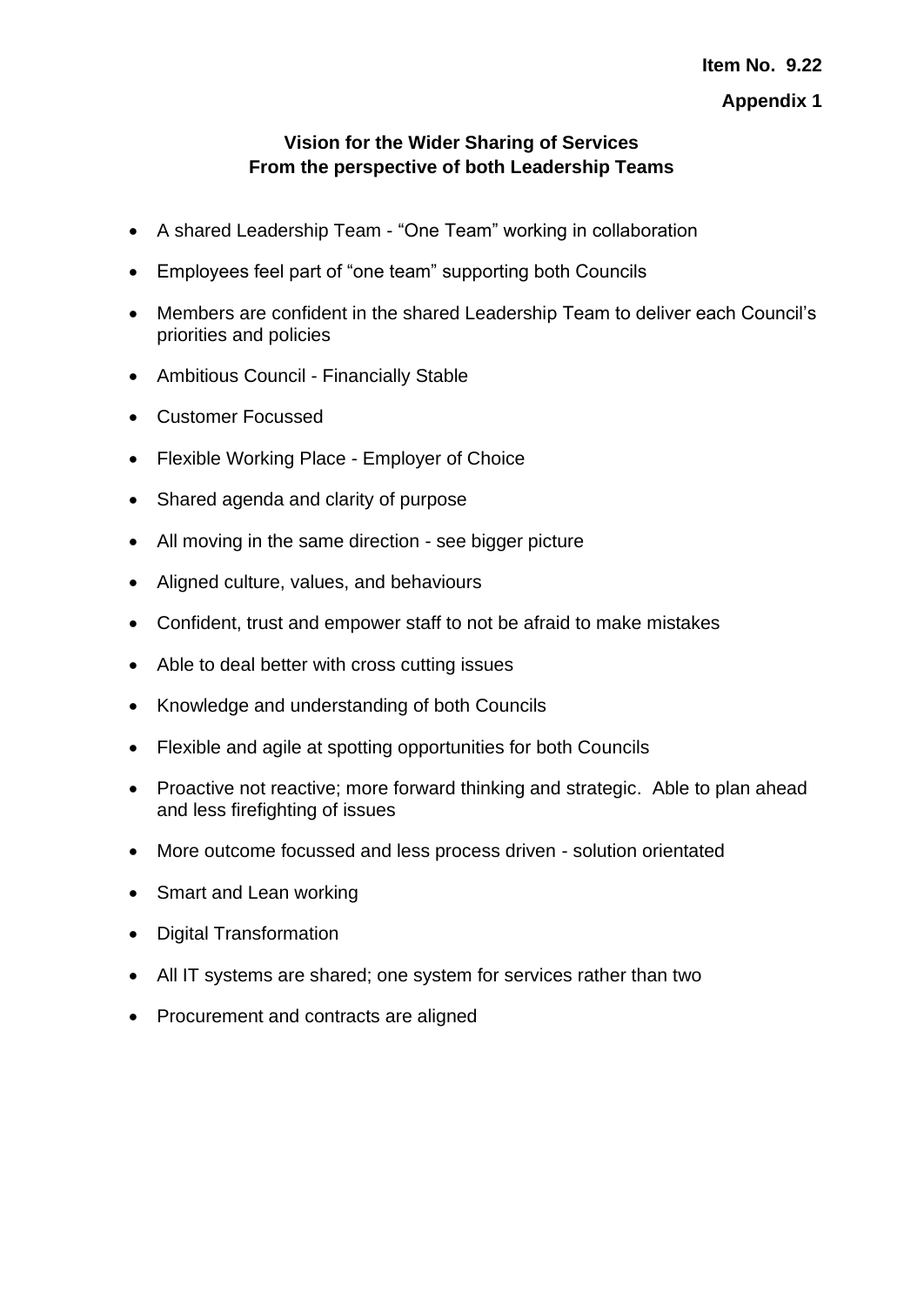**Item No. 9.23 Appendix 2**



### **Sharing of Services Memorandum of Understanding**

#### **Purpose**:

To determine a basis for implementing an agreed model of Joint Chief Executive and Head of Paid Service led Senior Management Team and develop further sharing opportunities based upon the following principles:

- To strengthen each Council's management and workforce capacity to provide additional resilience and flexibility to ensure each Council can continue to adapt to changing priorities and challenges and remain sustainable into the future.
- Provide a forward-looking environment and workforce to enhance career opportunities within each Council and provide each Council with the ability to recruit and retain a high calibre workforce sourced from local and regional populations.
- Provide increased service resilience and capacity to manage peaks, troughs and/or volatility in demand for services.
- Share existing strengths to continue to develop best practice service delivery across each Council.
- Continued development of joint approaches to digital infrastructure and customer related transformation.
- Minimise corporate overheads and related costs whilst retaining agreed levels of service quality with the long-term aim to improve quality of service provision as determined by each Council and secure cost benefits for citizens.
- To build upon existing shared service arrangements and explore opportunities for further sharing and collaboration in order to:
	- o realign contracts to provide potential savings from procurement and contractor overheads
	- o alignment and integration of service specific ICT systems
	- o generation of new external income from trading opportunities etc.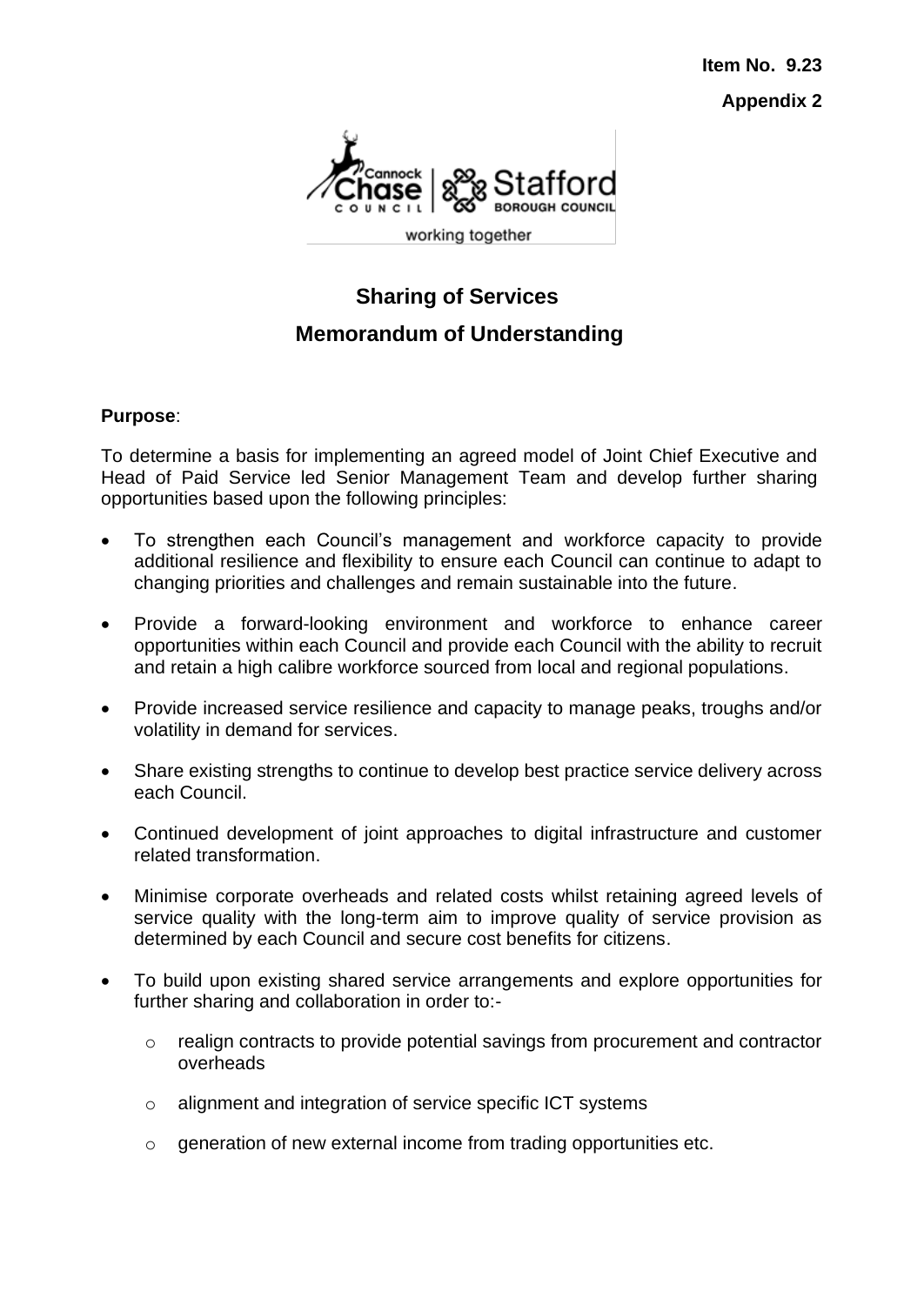- The overriding principle of any joint management arrangements, further sharing or collaboration is to maintain the identity, independence, and integrity of each Council.
- The future funding of local government is uncertain and therefore both Councils need to identify further potential efficiencies and savings from a revised sharing and collaboration model to safeguard each Council's long-term financial sustainability.

#### **We will do this by:**

- Determining that each Council and its Cabinet retain control over delivery of each Council's services, including the level of budgetary provision for individual services and policy.
- Agreement that due to the pandemic, the initial focus of sharing is seen to be the provision of resilience and capacity throughout both organisations to undertake ongoing response and recovery priorities and strategically reshape service provision reflecting the opportunities and flexible working benefits and efficiencies the pandemic has created.
- Identifying common areas of service delivery and exploring how we can be more efficient by working together.
- Making implementation decisions based on robust business cases which are supported by evidence as required.
- Ensuring that the implementation of identified shared service areas is actioned jointly and equitably.
- Acknowledging that an improved service may be best delivered from a single service point and/or location.
- Continuous and consistent engagement and messaging with each Council's workforce and trade unions to ensure equity and transparency throughout the change process.
- Consistent communication to be shared with each Council's community and suppliers to ensure understanding of future models of service provision.

Signed:……………………………… Signed:………………………………

**Leader of Cannock Chase Council Leader of Stafford Borough Council**

Dated:……………………………….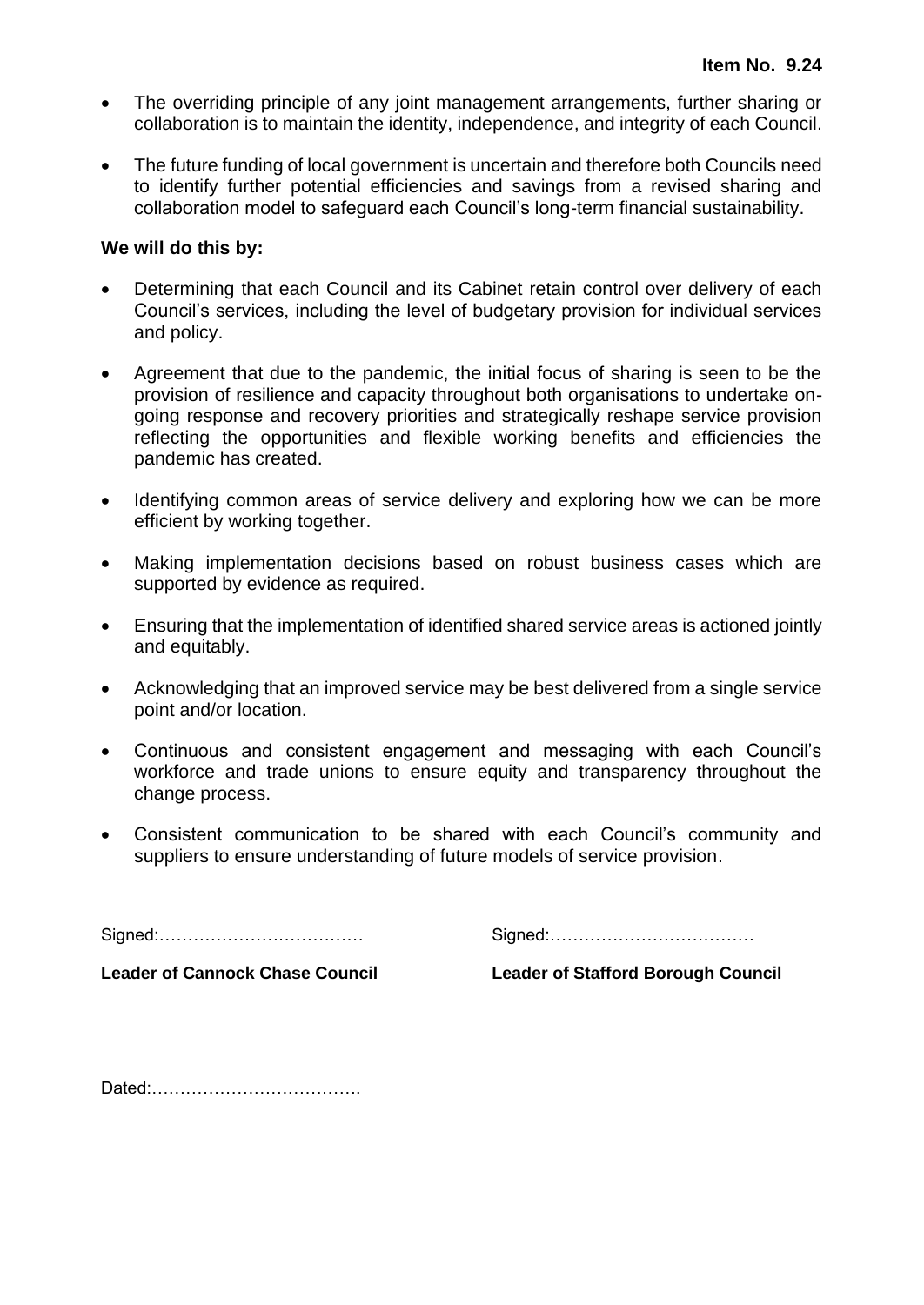#### **Feedback from the joint Leadership Team meeting**

Early exploratory discussions have taken place regarding possible future senior management structures that would be required in order to form an effective joint shared senior management team.

The discussions:

- explored the desire to strengthen strategic capacity to advantage each Council together with robust operational capacity and delivery considering the current known budgetary position.
- challenged whether a shared leadership team is essential to the success of further sharing or whether other models should be considered. There was unanimous support for a shared leadership team.

The discussions focused on the creation of strategic capacity at a senior level, starting with the consideration of the role of the Chief Executive.

The shared view was that the Chief Executive should:

- have an ambassador type role, championing the priorities and ambitions of the Council, regionally and nationally, seeking funding;
- work closely with Members, developing the vision and ensuring this is delivered;
- but should also "keep a finger on the pulse" of the operation of the Councils and key organisational issue.

Possible senior management structures have been shared and discussed in principle in order to engage thinking on this matter and are contained in Appendix 4. These are illustrative only. Consideration was given to the creation of a new tier of directors, looking at models with 2, 3 or 4 posts. Both Leadership Teams expressed a preference for having Deputy Chief Executives rather than Directors. It was thought that two such posts was most likely to be the realistic and affordable option, with one outward facing (frontline services) and one inward facing (corporate / back-office services). The Deputies would be responsible for overseeing day to day delivery of priorities and services.

As part of the discussion on structures, both Leadership Teams felt that additional resources would be critical to the success for transformation and implementation, as it was with the initial shared arrangements.

A multitude of differing models exist across local authorities and ultimately what may be agreed at commencement of any possible shared approach will need to capable of change to reflect priorities going forward.

The senior management structure proposals will be developed further as part of the detailed business case. The decision on the structure for a shared Leadership Team will require a balance to be reached between the need for savings against creating capacity and resilience for the effective delivery of services.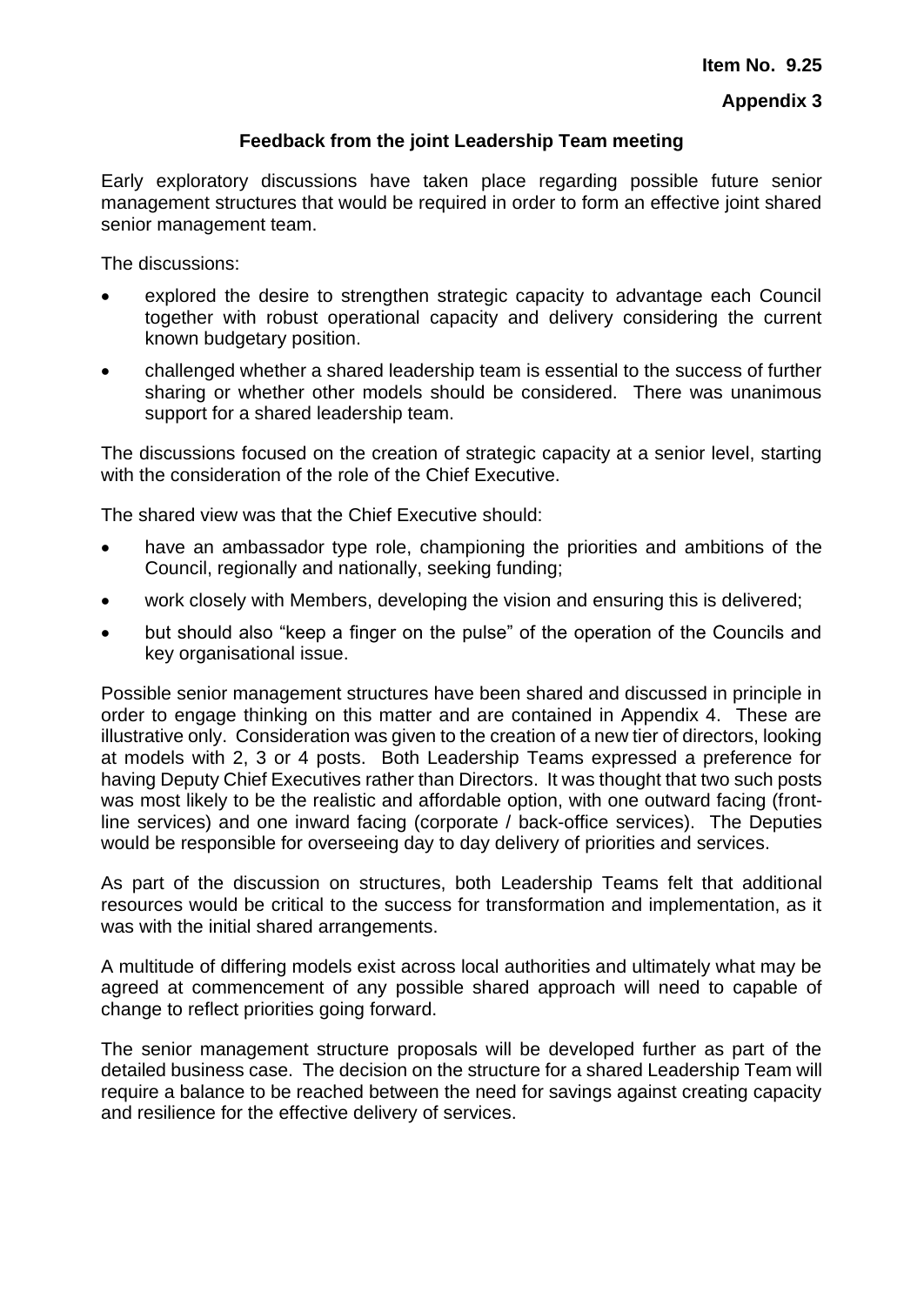**Item No. 9.26**

**Appendix 4**



# **Shared Services** Workshop -**Structure Models**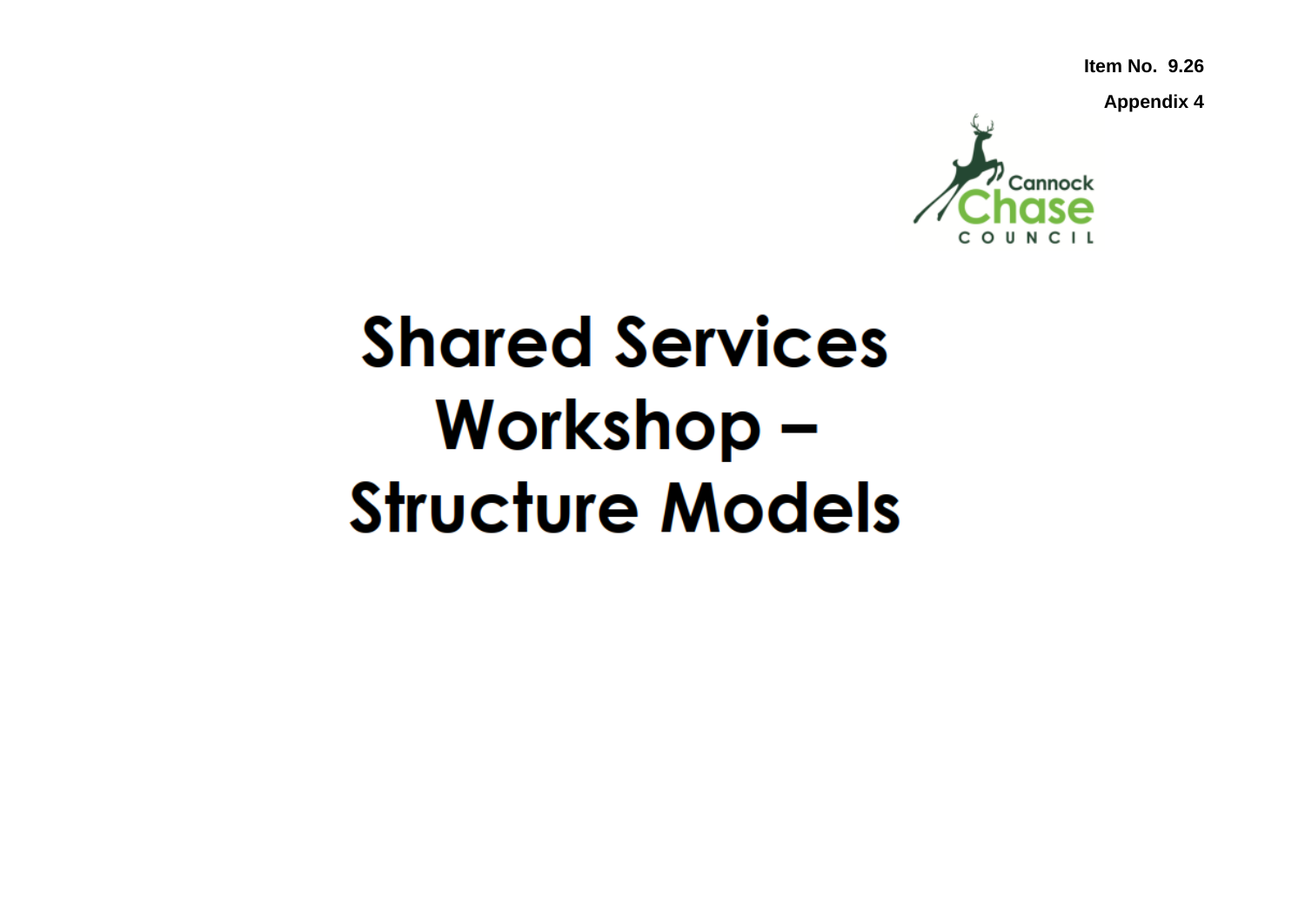## **2 Director Model**



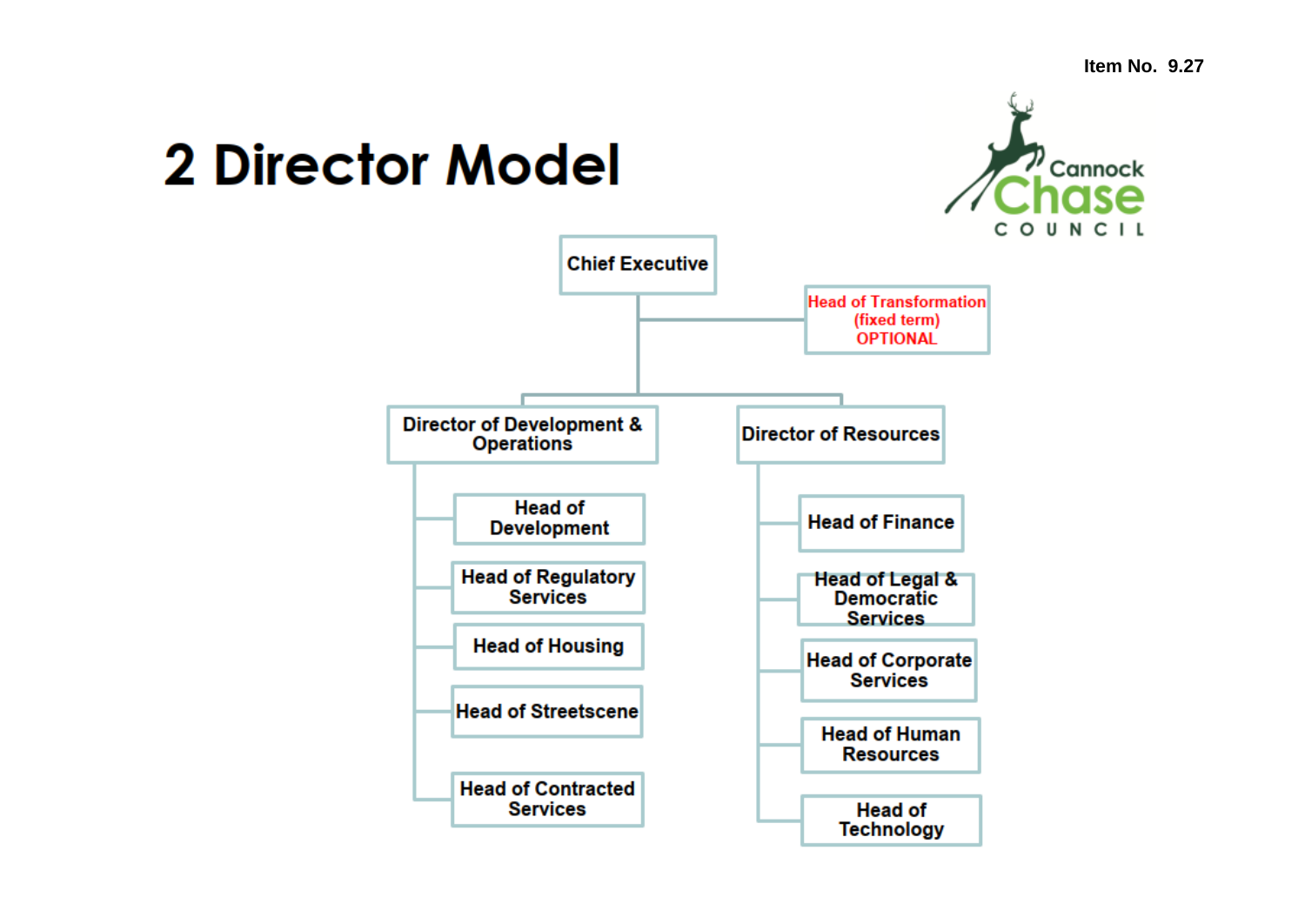## **3 Director Model**